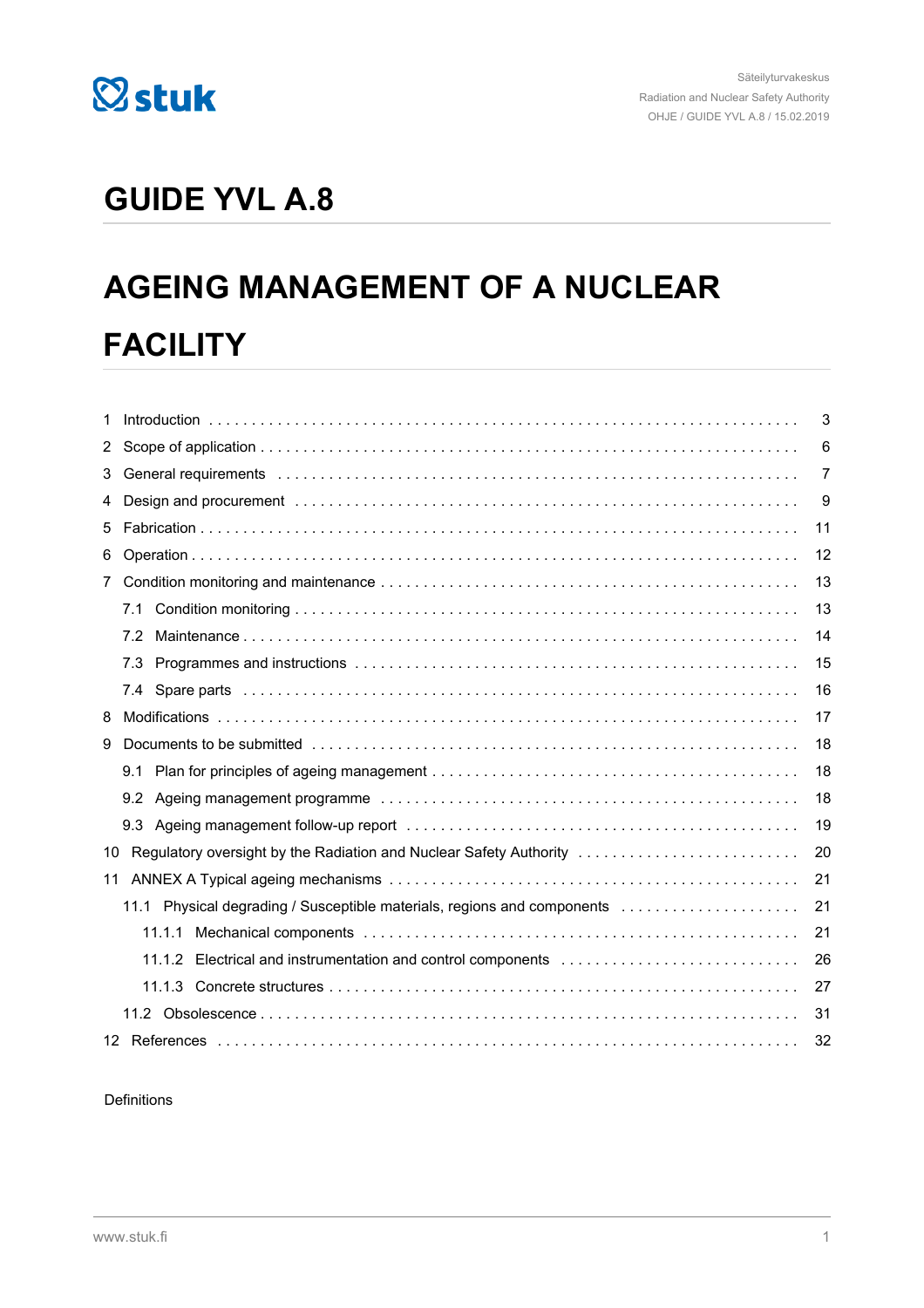

## **Authorisation**

According to Section 7 r of the Nuclear Energy Act (990/1987), *the Radiation and Nuclear Safety Authority (STUK) shall specify detailed safety requirements for the implementation of the safety level in accordance with the Nuclear Energy Act.*

## **Rules for application**

The publication of a YVL Guide shall not, as such, alter any previous decisions made by STUK. After having heard the parties concerned STUK will issue a separate decision as to how a new or revised YVL Guide is to be applied to operating nuclear facilities or those under construction, and to licensees' operational activities. The Guide shall apply as it stands to new nuclear facilities.

When considering how the new safety requirements presented in the YVL Guides shall be applied to the operating nuclear facilities, or to those under construction, STUK will take due account of the principles laid down in Section 7 a of the Nuclear Energy Act (990/1987): *The safety of nuclear energy use shall be maintained at as high a level as practically possible. For the further development of safety, measures shall be implemented that can be considered justified considering operating experience, safety research and advances in science and technology.*

According to Section 7 r(3) of the Nuclear Energy Act, *the safety requirements of the Radiation and Nuclear Safety Authority (STUK) are binding on the licensee, while preserving the licensee's right to propose an alternative procedure or solution to that provided for in the regulations. If the licensee can convincingly demonstrate that the proposed procedure or solution will implement safety standards in accordance with this Act, the Radiation and Nuclear Safety Authority (STUK) may approve a procedure or solution by which the safety level set forth is achieved.*

With regard to new nuclear facilities, this Guide shall apply as of 1 March 2019 until further notice. With regard to operating nuclear facilities and those under construction, this Guide shall be enforced through a separate decision to be taken by STUK. This Guide replaces Guide YVL A.8 (20.05.2014).

Translation. Original text in Finnish.

#### **STUK • SÄTEILYTURVAKESKUS STRÅLSÄKERHETSCENTRALEN RADIATION AND NUCLEAR SAFETY AUTHORITY** Osoite / Address • Laippatie 4, 00880 Helsinki Postiosoite / Postal address • PL / P.O.Box 14, FI-00811 Helsinki, FINLAND Puh. / Tel. (09) 759 881, +358 9 759 881 • Fax (09) 759 88 500, +358 9 759 88 500 • www.stuk.fi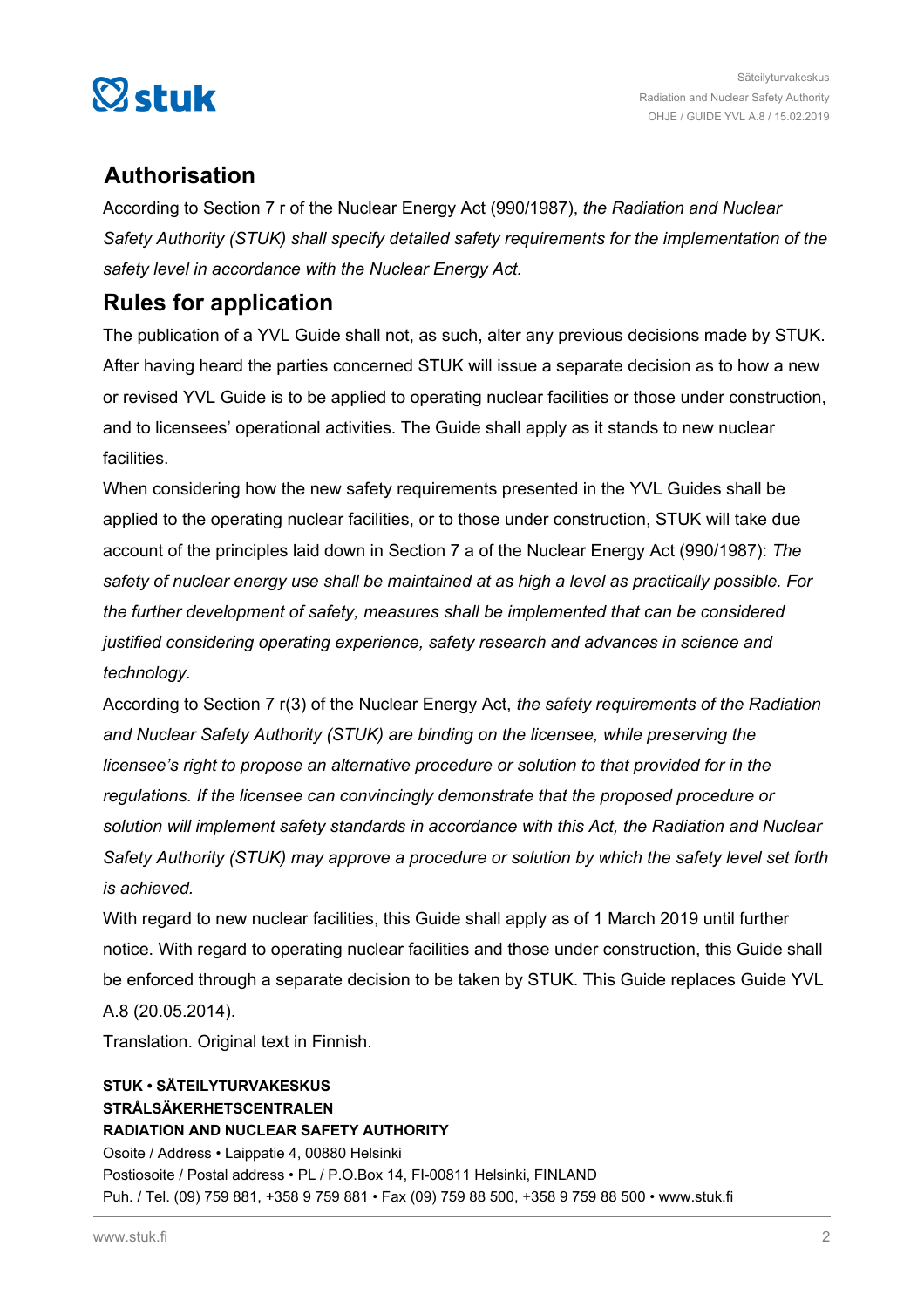<span id="page-2-0"></span>

## **1 Introduction**

101. The systems, structures and components of a nuclear facility are subjected to a number of stressors, as a result of which their integrity and performance may be impaired. The requirements related to systems, structures and components may also change during the service life of the nuclear facility, and advances may be made in the available technology so that its systems, structures and components are no longer up to the required standard. These factors i.e. the ageing of systems, structures and components are provided for already in the design phase by sound engineering, and during operation by monitoring and maintaining the operability of systems, structures and components up until their decommissioning. **[**2019-02-15 **]**

102. The following regulations serve as the legal basis of the present Guide:

#### Nuclear Energy Act (990/1987) [1]

*Section 7 a: The safety of nuclear energy use shall be maintained at as high a level as practically possible. For the further development of safety, measures shall be implemented that can be considered justified considering operating experience and safety research and advances in science and technology.*

*Section 7 f: Safety shall take priority during the construction and operation of a nuclear facility. The holder of a construction licence, as referred to in Chapter 5 herein, shall be responsible for the nuclear facility's construction in accordance with safety requirements.*

*The holder of an operating licence, as referred to in Chapter 5 herein, shall be responsible for the nuclear facility's operation in accordance with safety requirements.*

*Moreover, the condition and operating experiences of any nuclear facility shall be systematically monitored and assessed.*

#### Nuclear Energy Decree (161/1988) [2]

*Section 111: The Radiation and Nuclear Safety Authority (STUK) controls the operation of a nuclear facility to ensure that the operation of the facility is safe and complies with the licence conditions and the approved plans and that the operation also in other respects adheres to the Nuclear Energy Act and to the regulations issued by virtue of the Act. The control of the operation of a nuclear facility also involves the maintenance, repairs, inspections and tests of the nuclear facility systems, structures and components.*

Radiation and Nuclear Safety Authority Regulation on the Safety of a Nuclear Power Plant (STUK Y/1/2018) [3]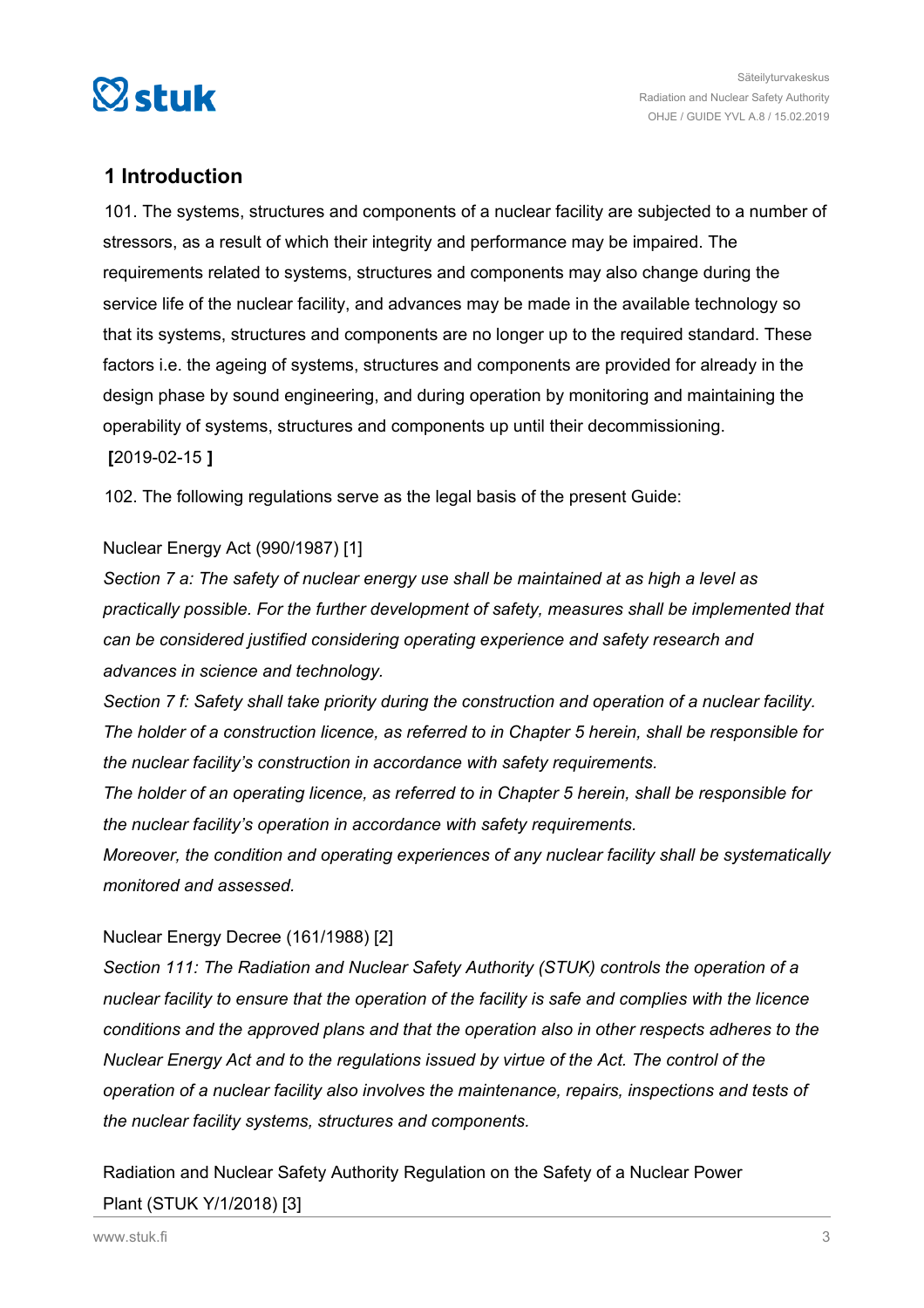

*Section 5 Ageing management:*

*1. The design, construction, operation, condition monitoring and maintenance of a nuclear facility shall provide for the ageing of systems, structures and components important to safety in order to ensure that they meet the design-basis requirements with necessary safety margins throughout the service life and decommissioning of the facility.*

*2. Systematic procedures shall be in place for preventing such ageing of systems, structures and components which may deteriorate their availability, and for the early detection of the need for their repair, modification and replacement. Safety requirements and applicability of new technology shall be periodically assessed in order to ensure that the technology applied is up to date, and the availability of the spare parts and the system support shall be monitored. Section 19 Safety of commissioning:*

*1. In connection with the commissioning of a nuclear facility or its modifications, the licensee shall ensure that the systems, structures and components and the nuclear facility as a whole operate as designed. The procedures of the commissioning of the nuclear facility or its modifications shall be planned, and instructions shall be provided.*

*Section 20 Safety of operation:*

*2a. The control and supervision of a nuclear facility shall utilise written procedures that correspond to the existing structure and the operational state of the nuclear facility. Written orders and related procedures shall be provided for the maintenance and repair of components. 5. The holder of the nuclear facility's operating license shall ensure that the modifications to the nuclear facility are designed and implemented in conformity with the safety requirements and using approved plans and procedures.*

*Section 23 Condition monitoring and maintenance to ensure the safety of the facility: 1. Systems, structures and components important to the safety of a nuclear facility shall be available as detailed in the design basis requirements.*

*2. Operability and the effects of the operating environment shall be monitored by means of inspections, tests, measurements and analyses. Operability shall be checked in advance by regular maintenance, and provisions shall be made for maintenance and repairs in the event of any deterioration in operability. Condition monitoring and maintenance shall be planned, supervised and implemented so that the integrity and operability of systems, structures and components are reliably preserved throughout their service life.*

Radiation and Nuclear Safety Authority Regulation on the Safety of Disposal of Nuclear Waste (STUK Y/4/2018) [4]

*Section 23 Safety of commissioning of a nuclear facility:*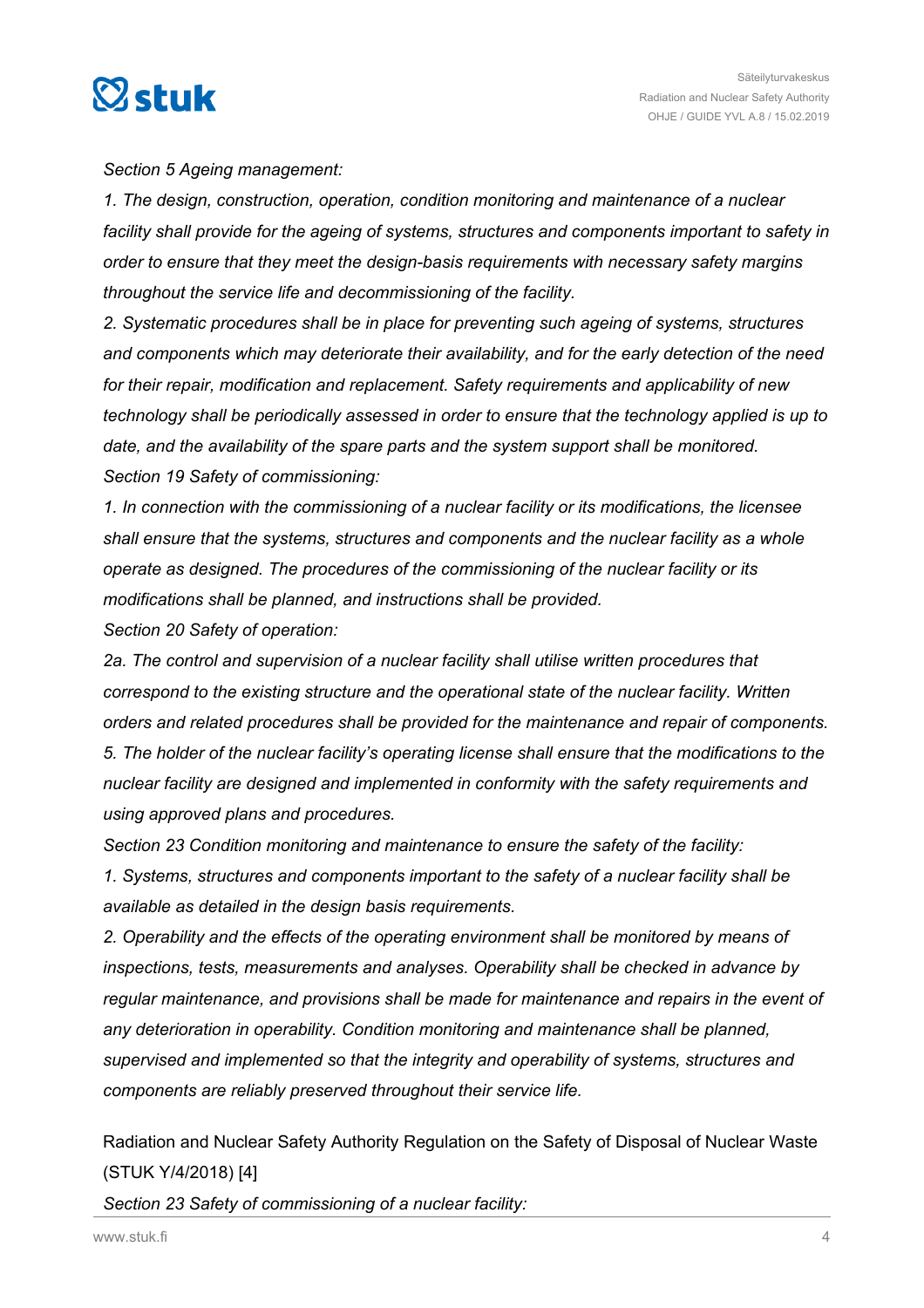

*1. In connection with the commissioning of the nuclear facility or its modifications, the licensee shall ensure that the systems, structures and components and the facility as a whole operate as designed and that the disposal system can be implemented. The procedures of the commissioning of the nuclear facility or its modifications shall be planned, and instructions shall be provided.*

*Section 24 Safety of operation:*

*2. The control and supervision of a nuclear facility shall utilise written procedures that correspond to the existing structure and state of the facility. Written orders and related procedures shall be provided for the maintenance and repair of components.*

*5. The holder of the nuclear facility's operating license shall ensure that the modifications to the nuclear facility are designed and implemented in conformity with the safety requirements and using approved plans and procedures.*

*Section 27 Condition monitoring and maintenance to ensure the safety of the facility:*

*1. Systems, structures and components important to the safety of the operation of a nuclear facility shall be available as detailed in the design basis requirements.*

*2. Operability and the effects of the operating environment shall be monitored by means of inspections, tests, measurements and analyses. Regular maintenance shall be used to ensure operability in advance. Overhaul and maintenance shall be prepared for in order to prevent the degradation of operability. Condition monitoring and maintenance shall be planned, supervised and implemented so that the integrity and operability of systems, structures and components are reliably preserved throughout their service life.* **[**2019-02-15 **]**

103. The requirements set forth in the present Guide are based on the international levels of requirement specified in [5] and [6]. **[**2013-11-15 **]**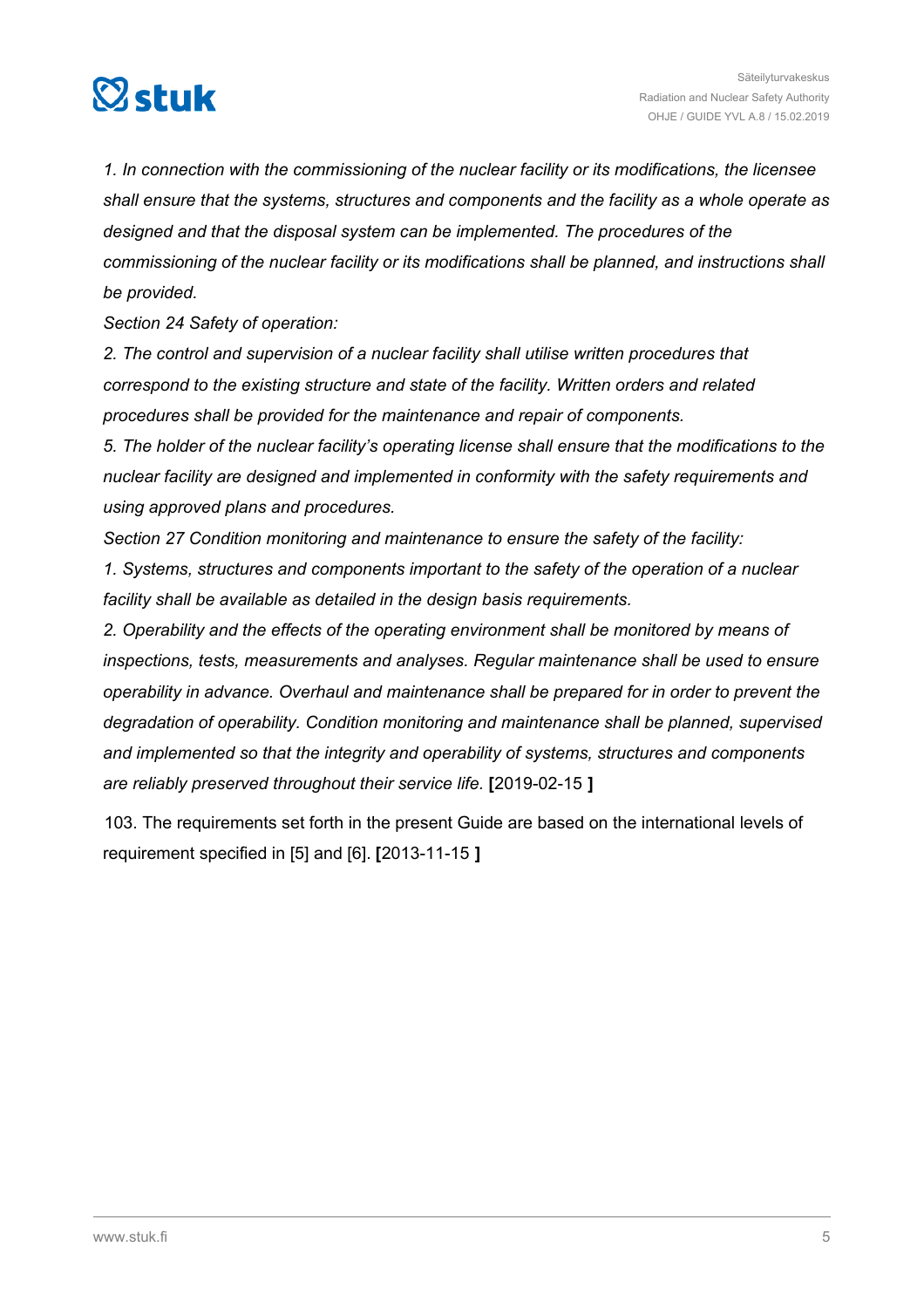<span id="page-5-0"></span>

## **2 Scope of application**

201. The present Guide sets forth the requirements pertaining to the design, operation and maintenance activities conducted by the licensee (licence applicant prior to the granting of the construction licence) with regard to the ageing management of the systems, structures and components (SSC) of a nuclear facility, and describes the regulatory oversight by means of which STUK controls compliance with said requirements. **[**2019-02-15 **]**

202. The provisions of the present Guide shall apply to all nuclear facilities at all stages of their life cycle to the extent necessary for ensuring the operability of systems, structures and components important to nuclear and radiation safety. **[**2013-11-15 **]**

203. Requirements related to the ageing management of a nuclear facility concerning design, operation and maintenance activities and their technical and administrative implementation, reporting and supervision are set out in the following Guides:

- YVL A.1, Regulatory oversight of safety in the use of nuclear energy
- YVL A.3, Leadership and management for safety
- YVL A.5, Construction and commissioning of a nuclear facility
- YVL A.6, Conduct of operations at a nuclear power plant
- YVL A.7, Probabilistic risk assessment and risk management of a nuclear power plant
- YVL A.9, Regular reporting on the operation of a nuclear facility
- YVL A.10, Operating experience feedback of a nuclear facility
- YVL B.1, Safety design of a nuclear power plant
- YVL B.5, Reactor coolant circuit of a nuclear power plant
- YVL B.7, Provisions for internal and external hazards at a nuclear facility
- YVL C.3, Limitation and monitoring of radioactive releases from a nuclear facility
- YVL C.6, Radiation monitoring at a nuclear facility
- YVL D.2, Transport of nuclear materials and nuclear waste
- YVL D.3, Handling and storage of nuclear fuel
- YVL D.5, Disposal of nuclear waste
- YVL E series, Structures and equipment of a nuclear facility.

**[**2019-02-15 **]**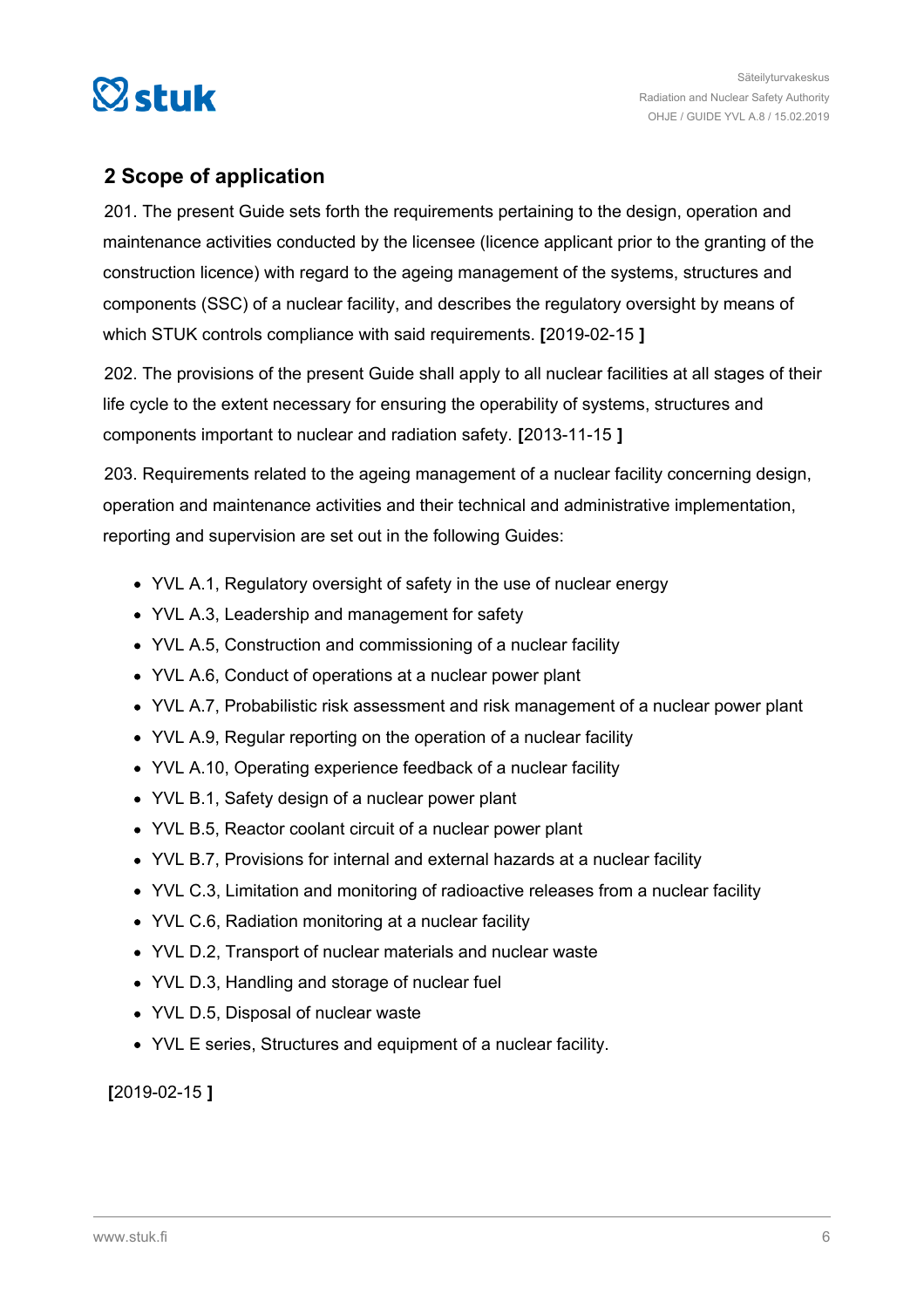<span id="page-6-0"></span>

## **3 General requirements**

301. The licensee shall describe ageing management as part of the management system of the nuclear facility. **[**2013-11-15 **]**

302. The licensee shall define an ageing management programme for the nuclear facility comprising the functions, duties and responsibilities for assuring the operability and technological conformance of systems, structures and components (hereinafter 'SSC', see the definition below) related to the safety of the nuclear facility throughout their service life. **[**2013-11-15 **]**

303. The licensee shall target the ageing management of the nuclear facility at all SSC. **[**2013-11-15 **]**

304. The licensee shall have systematic procedures in place for identifying both foreseen and new ageing mechanisms of SSC. Inspections, testing, research data, operating experience feedback from the licensee's in-house operating and maintenance organisation as well as from other nuclear facilitiesshall be utilised to identify ageing mechanisms. Annex A presents typical ageing mechanisms that may occur at a nuclear facility. **[**2019-02-15 **]**

305. The individual ageing of SSC shall be prepared for. When a system has redundant subsystems, the operability of a subsystem shall be assured separately and independently from others. **[**2013-11-15 **]**

306. The physical ageing of a nuclear facility shall be managed by means of SSC design solutions that slow down ageing or enhance the control of ageing, by monitoring and maintaining the operability of SSC and by avoiding any operating modes and conditions that give rise to unnecessary stresses. **[**2019-02-15 **]**

307. The obsolescence of a nuclear facility shall be managed by regularly assessing the conformity of SSC, the availability of spare parts and technical support and the correspondence to the prevalent level of development. **[**2019-02-15 **]**

308. For the ageing management of the nuclear facility's SSC the licensee shall have in its organisation designated responsible individuals from different disciplines, with defined duties and coordinated responsibilities. The responsible individuals shall have an insight into the ageing mechanisms of their areas of responsibility and be familiar with the ways to reduce their adverse effects. **[**2019-02-15 **]**

309. The licensee shall have documented procedures in place for ensuring that in the event of personnel changes, any information and knowledge necessary for various duties is conveyed to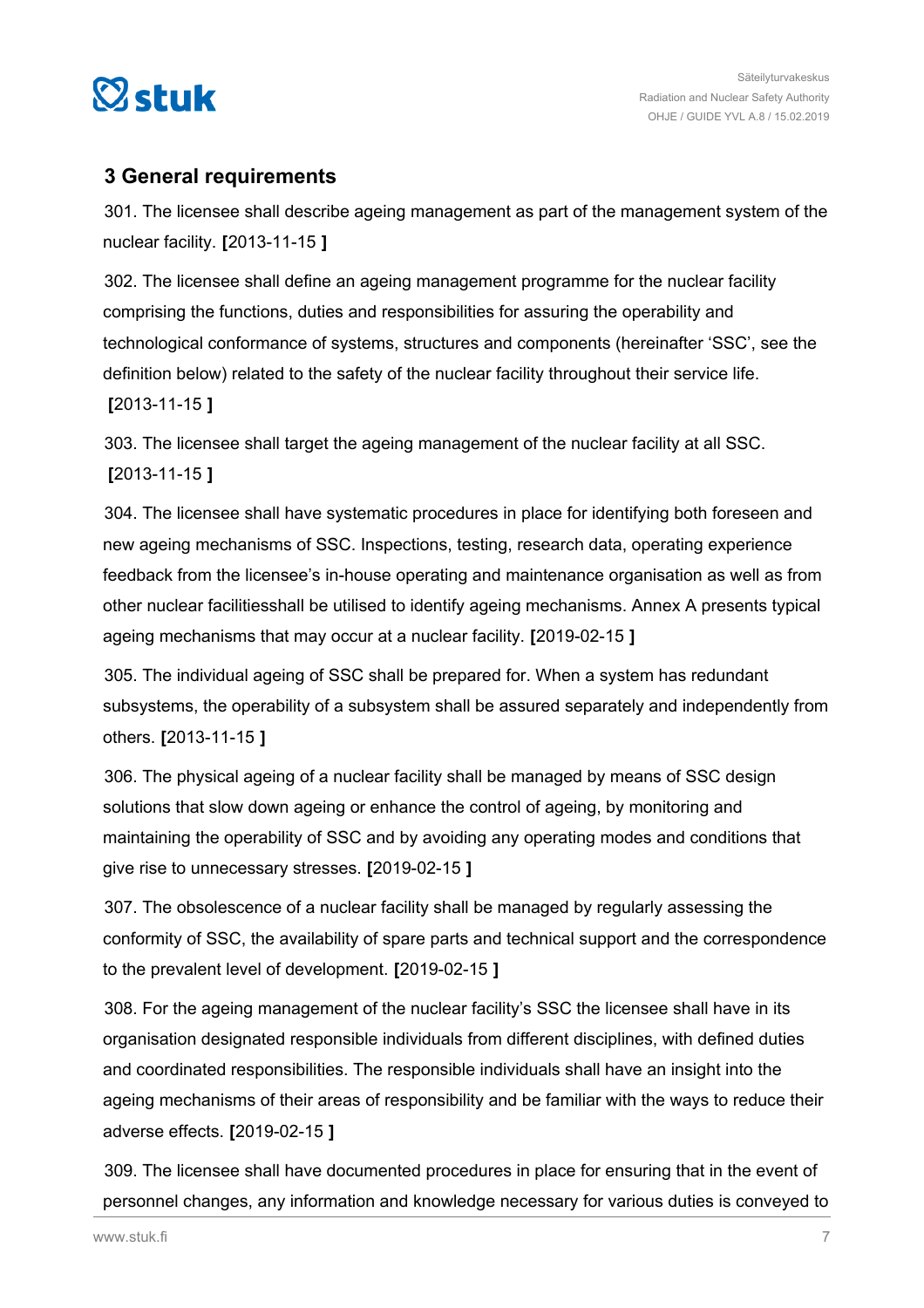

the person responsible for the subject in the future. **[**2019-02-15 **]**

310. The licensee shall assess the comprehensiveness and effectiveness of the ageing management program on a regular basis. The development of ageing management shall, in particular, be invested in if increasing overhaul needs or failure frequencies of SSC are found. **[**2019-02-15 **]**

311. The licensee shall keep current with new developments in design solutions, manufacturing techniques and condition monitoring and maintenance methods for the purpose of improving the ageing management of SSC. This requirement also applies to any amendments made to the relevant regulations and standards. **[**2013-11-15 **]**

312. The licensee shall record and keep up-to-date the reference information necessary for the ageing management of SSC. These include design documents (design bases, technical specifications, construction materials, drawings and functional descriptions), qualification data, results of periodic inspections and tests, the manufacturing result documentation and modification records. **[**2019-02-15 **]**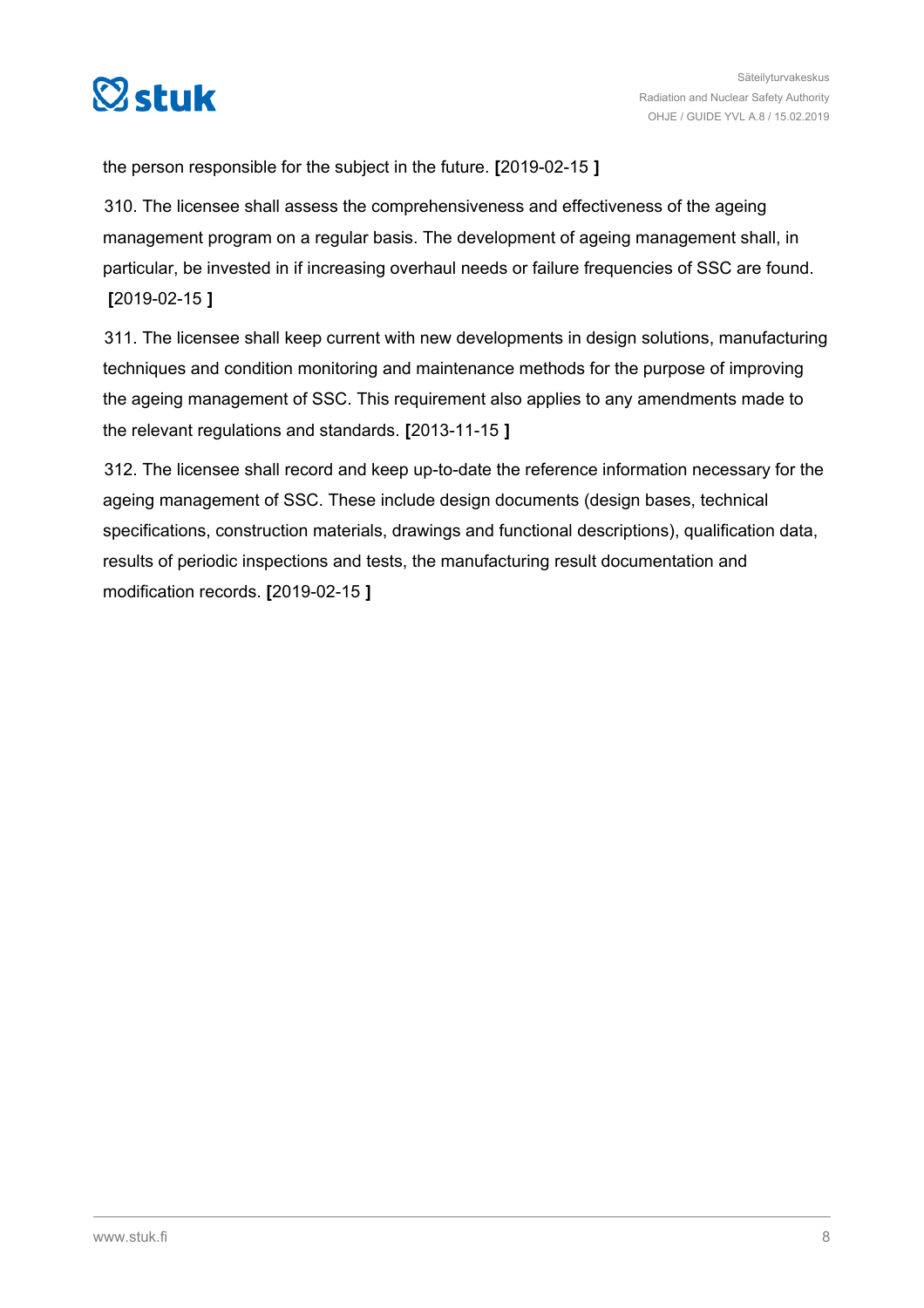<span id="page-8-0"></span>

## **4 Design and procurement**

401. SSC shall meet the design bases defined as the requirements applicable to them both during normal operation and under transient and accident conditions throughout their service life. The requirements shall be defined for the design, dimensioning, quality, functioning, operation and operating environment of SSC, as well as for their inspectability and maintability. **[**2013-11-15 **]**

402. The design solutions shall minimise the ageing of SSC and create the necessary preconditions for ensuring that the operability of the SSC can be monitored and maintained throughout their service life. Consequently:

a. The materials selected for the SSC shall be known to withstand the mechanical, chemical and other potential stresses of design basis operational and ambient conditions.

b. The design and dimensioning of SSC shall provide for the foreseen ageing mechanisms. Examples of such mechanisms include preparations for the radiation embrittlement of the reactor pressure vessel and for thermal fatigue in regions where hot and cold water flows are mixed.

c. It shall be possible to verify SSC's integrity. Provisions shall be made (in terms of geometry, selection of material and accessibility) for non-destructive material testing by means of which the SSC integrity can be periodically assured.

d. It shall be possible to verify SSC's performance. Provisions shall be made (in terms of measurements, process connections and testing equipment) for testing by means of which the SSC performance can periodically be assured.

e. The design shall provide for fixed condition monitoring of the SSC (device compatibility, instrumentation readiness, capacity of information systems) if real-time information about the operability of the SSC materially improves the safety of the nuclear facility.

f. SSC shall have the conditions (maintenance-friendly structure, space reservations) for unimpeded preventive maintenance and other maintenance work. **[**2019-02-15 **]**

403. The required operability of the SSC shall be reliably maintained regardless of the effects of ageing even in the most adverse design basis operational conditions. The operability-related uncertainties involved in design, dimensioning, fabrication, operating conditions, condition monitoring and maintenance shall be investigated and reduced commensurate with the safety significance of the SSC. **[**2013-11-15 **]**

404. The design solutions of a SSC shall be qualified by means of operating experience, analyses and testing. If the operability of a SSC cannot be reliably assured by other means, the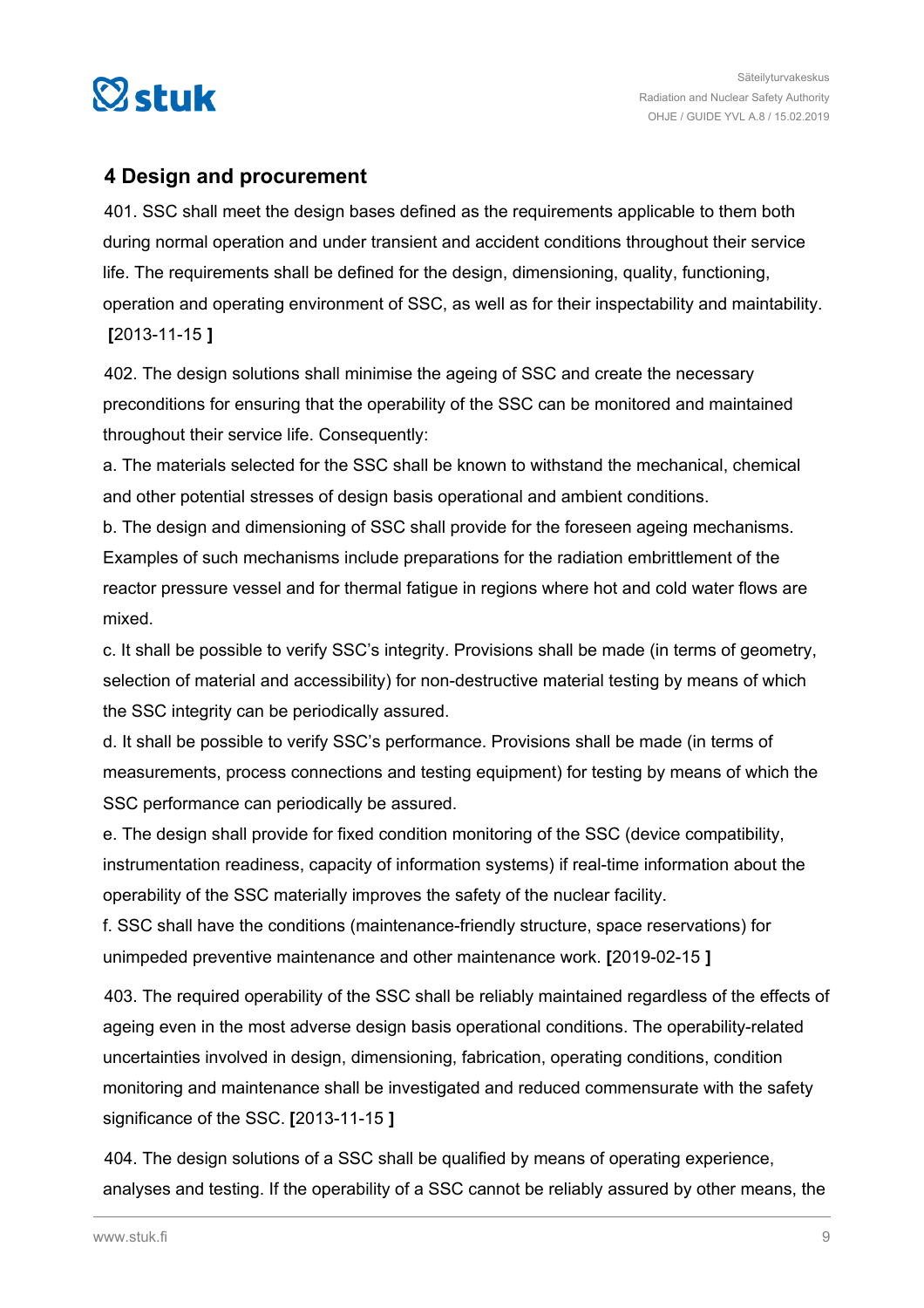

design solutions shall be qualified experimentally. **[**2019-02-15 **]**

404a. The qualification of SSC shall be periodically renewed if in-service condition monitoring cannot provide sufficient information on the maintained operability of the SSC, including fatigue and earthquake resistance. **[**2019-02-15 **]**

405. The licensee shall possess a technically reasoned estimate of the service life for SSC with identified ageing mechanisms that limit the service life. The service life can be extended if the operability of the SSC can be verified over a service life longer than the original estimate, and it must be shortened if the ageing process is found to be faster. Procedures to make service life estimates based on strength analyses are discussed in Guide YVL E.4. **[**2019-02-15 **]**

406. The licensee shall ensure in connection with the procurement of a SSC that the delivery comprises proper operating, condition monitoring and maintenance instructions for SSC, as well as recommendations for spare parts and supplies, training and potential technical support. **[**2019-02-15 **]**

407. The design solutions of a nuclear facility shall ensure that condition monitoring and maintenance duties of SSC will not expose the personnel to any unnecessary radiation or occupational safety risks. Provision shall be made in the layout design for the replacement of SSC designed to be replaced, in order to allow the necessary lifting and transfer operations to be accomplished safely. **[**2019-02-15 **]**

408. The licensee shall define in its design and procurement instructions requirements for the ageing management of SSC. **[**2013-11-15 **]**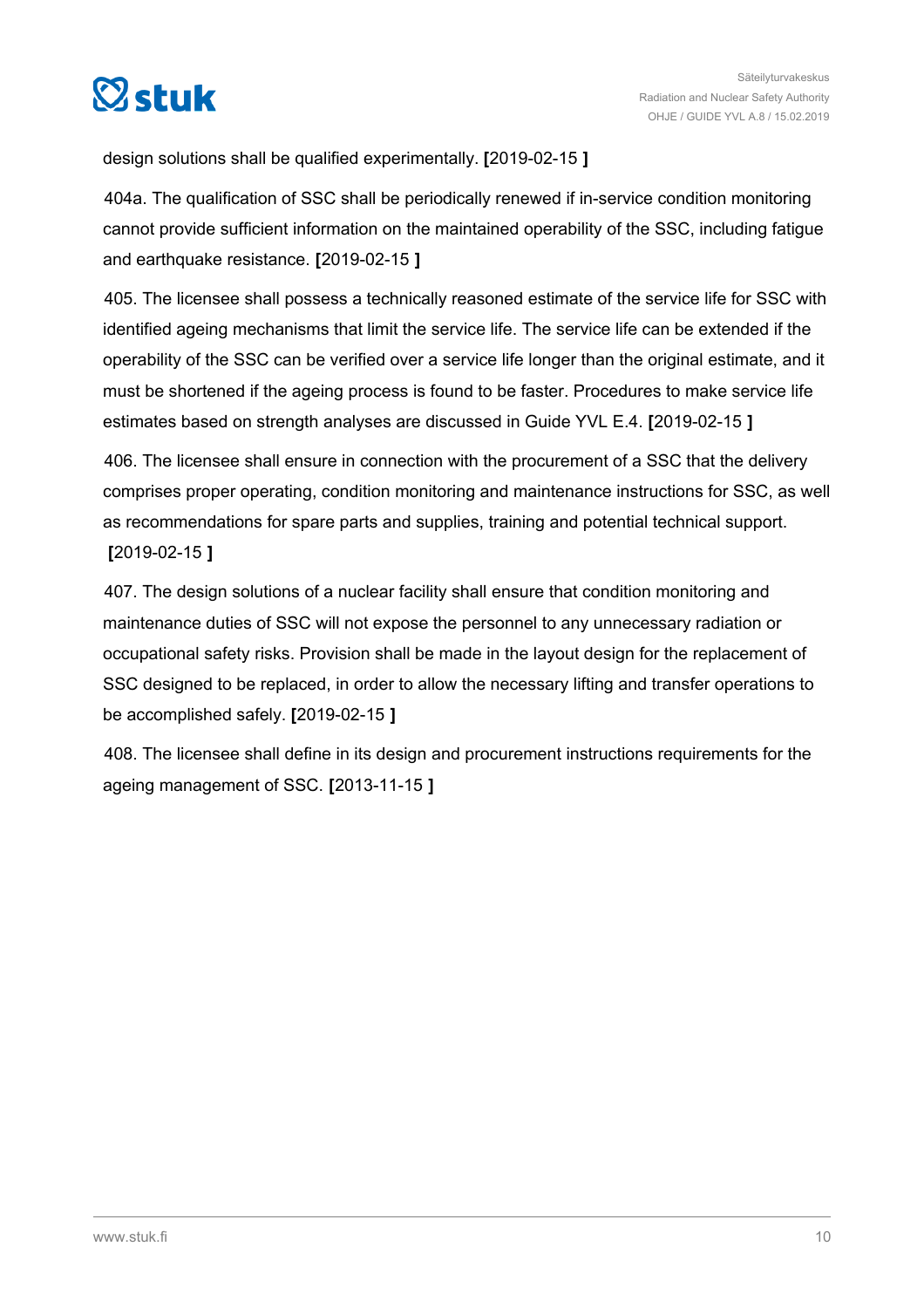<span id="page-10-0"></span>

## **5 Fabrication**

501. Fabrication methods that do not contribute to or trigger the development of adverse ageing effects shall be employed in the fabrication of SSC or any repairs made during their fabrication. **[**2019-02-15 **]**

502. The inspections and testing performed during the fabrication of SSC shall ensure that the SSC is free of any defects in materials and workmanship that could result in failure or speed up the development of ageing mechanisms during operation. The inspection and testing scope shall be commensurate with the safety significance of the SSC. **[**2019-02-15 **]**

503. The licensee shall ensure that baseline data neededfor the subsequent in-service monitoring of the operability of the SSC concerned is recorded prior to its placement in service. These reference levels are typically needed for the non-destructive testing of pressure equipment, piping wall thickness measurements and vibrations of rotating machines. Photographs can be used for those objects for which visual inspections are carried out. **[**2019-02-15 **]**

504. The licensee shall at least collect and store material samples for later use (material testing, repair method qualification) for those SSC that are not designed to be replaced during the service life of the nuclear facility. **[**2019-02-15 **]**

505. The licensee shall ensure that transportations, storage and installation do not endanger the operability of the SSC or contribute to the development of adverse ageing mechanisms. **[**2019-02-15 **]**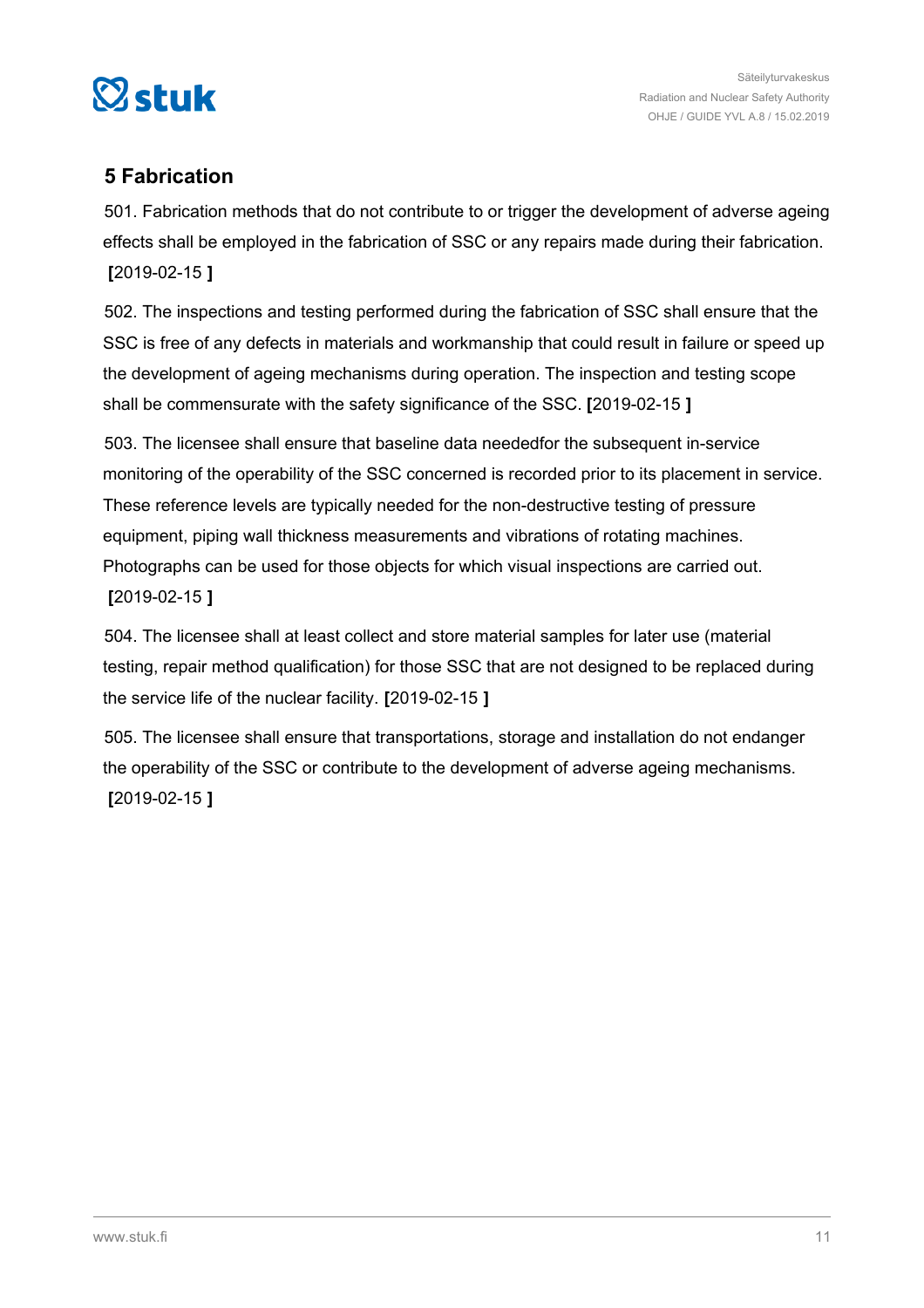<span id="page-11-0"></span>

## **6 Operation**

601. The operating parameters and ambient conditions of the SSC shall be monitored, and loads shall be kept within the limits of design basis operational conditions. **[**2019-02-15 **]**

602. Operating experience feedback from the facility of the licensee or other nuclear facilities shall be utilised to evaluate and, if necessary, adopt modes of operation for a nuclear facility that can be used to slow down the creation of ageing mechanisms and their progress in the SSC. **[**2019-02-15 **]**

603. The licensee shall instruct and train its operating personnel to operate the nuclear facility in ways to avoid unnecessary stresses such as fast or recurring changes of pressure and temperature. **[**2019-02-15 **]**

604. If a SSC is found to have been subjected to loads beyond design basis or the operability of the SSC may for some other reason have been compromised, the preconditions for the continued use of the SSC shall be ascertained by means of inspections, testing, computational analysis or other examinations. **[**2019-02-15 **]**

605. If the reduced or lost operability of SSC cannot be restored to the required level, the SSC shall be replaced by SSC that complies with the design basis requirements as soon as practically possible. The licensee shall have a documented procedure in place to ensure that SSC like this are not re-commissioned. **[**2019-02-15 **]**

606. The licensee shall ensure that the validity of time-limited qualifications or analyses of the SSC continue to be met. A new qualification or analysis shall be made prior to the expiry of the validity of the previous qualification or analysis. **[**2019-02-15 **]**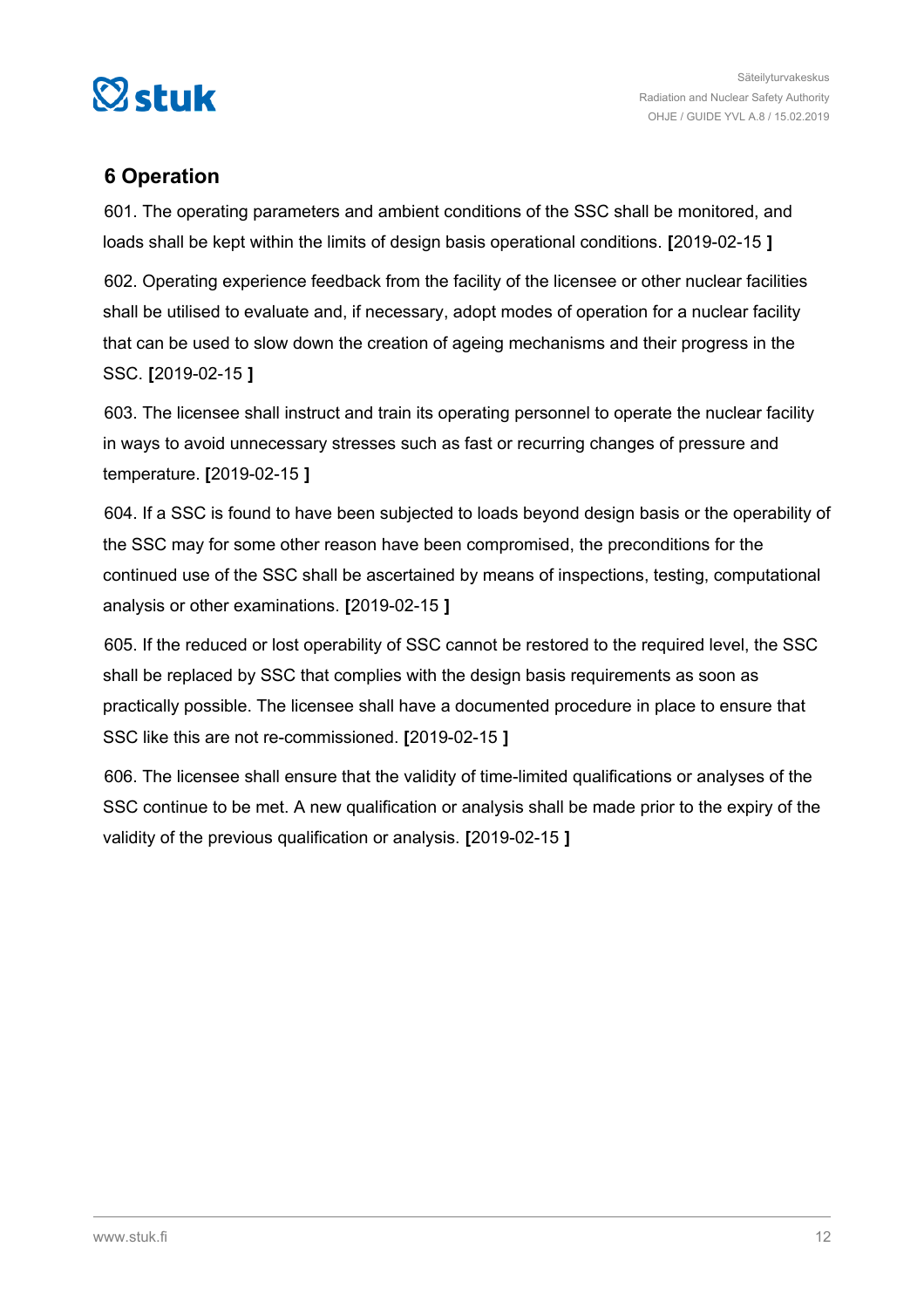<span id="page-12-0"></span>

## **7 Condition monitoring and maintenance**

#### **7.1 Condition monitoring**

701. The licensee shall monitor the nuclear plant's SSC so that it always has reliable and up-todate information on the operability of the SSC. Any fault or need for maintenance of SSC in use or in standby shall be detectable before the reduced operability of the SSC causes a risk to nuclear safety. Condition monitoring may be based on visual inspections, non-destructive testing, functional tests and pressure and leaktightness tests, or other actions that provide direct information concerning the operability of the SSC. Condition monitoring is also considered to include measurements and samples that provide indirect information concerning the operability of the SSC, or information concerning the conditions that affect operability (such as cumulative usage, hydrochemistry parameters, and material samples that have been subjected to operating environment). **[**2019-02-15 **]**

702. The comprehensiveness of the condition monitoring of a SSC, as well as the methods employed, monitoring intervals, resourcing, acceptance limits, and other factors affecting the effectiveness of condition monitoring, shall be in proportion to the safety significance of the SSC being monitored, the assessment of which shall be based on a probabilistic risk assessment. Provision shall also be made for identifying the kind of ageing and for detecting the types of failures that cannot be foreseen based on operating experience. **[**2019-02-15 **]**

703. The condition monitoring of SSC shall be conducted in compliance with the requirements set out in the "E" series YVL Guides regarding component-specific scope and the in-service inspection of pressure equipment. **[**2013-11-15 **]**

704. The condition monitoring of SSC shall be fixed and produce real-time information on the operational SSC whenever this materially improves the effectiveness of the condition monitoring of the SSC as compared to condition monitoring conducted at regular intervals. **[**2019-02-15 **]**

705. The licensee shall record the essential condition monitoring data and monitor their development trends against the reference levels. Whenever changes are detected, their significance in terms of the operability and service life of the SSC shall be determined. **[**2019-02-15 **]**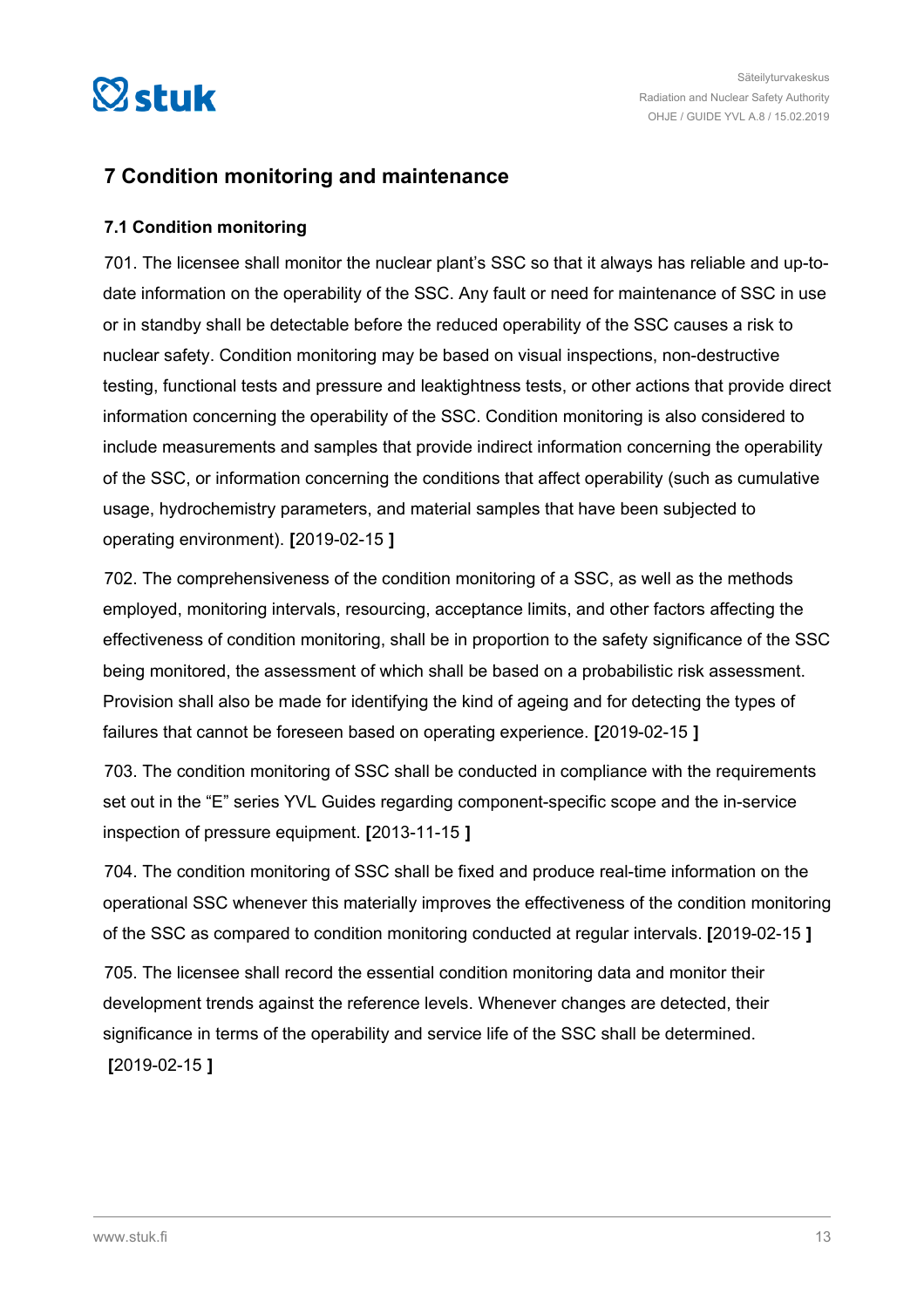<span id="page-13-0"></span>

706. The licensee shall monitor the operational conditions and events giving rise to fatigue loads on important pressure equipment. The load monitoring results shall be used for assessing the ageing of pressure equipment by comparing the actual load history against the design basis usage of the SSC concerned. More detailed requirements are specified in Guide YVL E.4. **[**2013-11-15 **]**

706a. To determine their operability, the various types of cable of safety-classified electrical and I&C equipment inside the containment shall undergo mechanical and electrical inspections every five years at least. **[**2019-02-15 **]**

707. The measuring and analysis instruments used in condition monitoring shall be calibrated at regular intervals. It shall be possible to verify the validity of the calibration from devicespecific calibration certificates. **[**2019-02-15 **]**

#### **7.2 Maintenance**

708. The licensee shall ensure that any SSC that is currently in or ready for operation meets the applicable operability requirements in normal operational conditions as well as in all design basis transient and accident conditions. **[**2013-11-15 **]**

709. Whenever SSC are found to be in need of overhaul, the refurbishment shall be started before the reduced operability of the SSC can compromise the safe operation of the nuclear facility. Corrective maintenance may only be selected as a maintenance strategy for SSC whose failure does not cause a risk for nuclear safety. **[**2019-02-15 **]**

710. The comprehensiveness of the maintenance of a SSC, as well as the methods employed, maintenance intervals, resourcing and other factors affecting the effectiveness of maintenance shall be commensurate with the safety significance of the SSC, the assessment of which shall be based on a probabilistic risk assessment. **[**2019-02-15 **]**

711. When SSC are refurbished or repaired, the licensee shall determine whether a similar need for overhaul or a similar fault may exist, either manifestly or latently, in other SSC that are similar in terms of structure, function or operating conditions (a common cause failure). The analyses shall also consider the possibility of developing the condition monitoring or maintenance of SSC so that the reduction or loss of operability in question can be avoided in the future. **[**2019-02-15 **]**

712. The approval procedures specified in the "E" series YVL Guides shall be complied with in the overhaul and repair work of the SSC. However, the approval procedures can be agreed upon on a case-by-case basis in the event of urgent repair work that needs to be carried out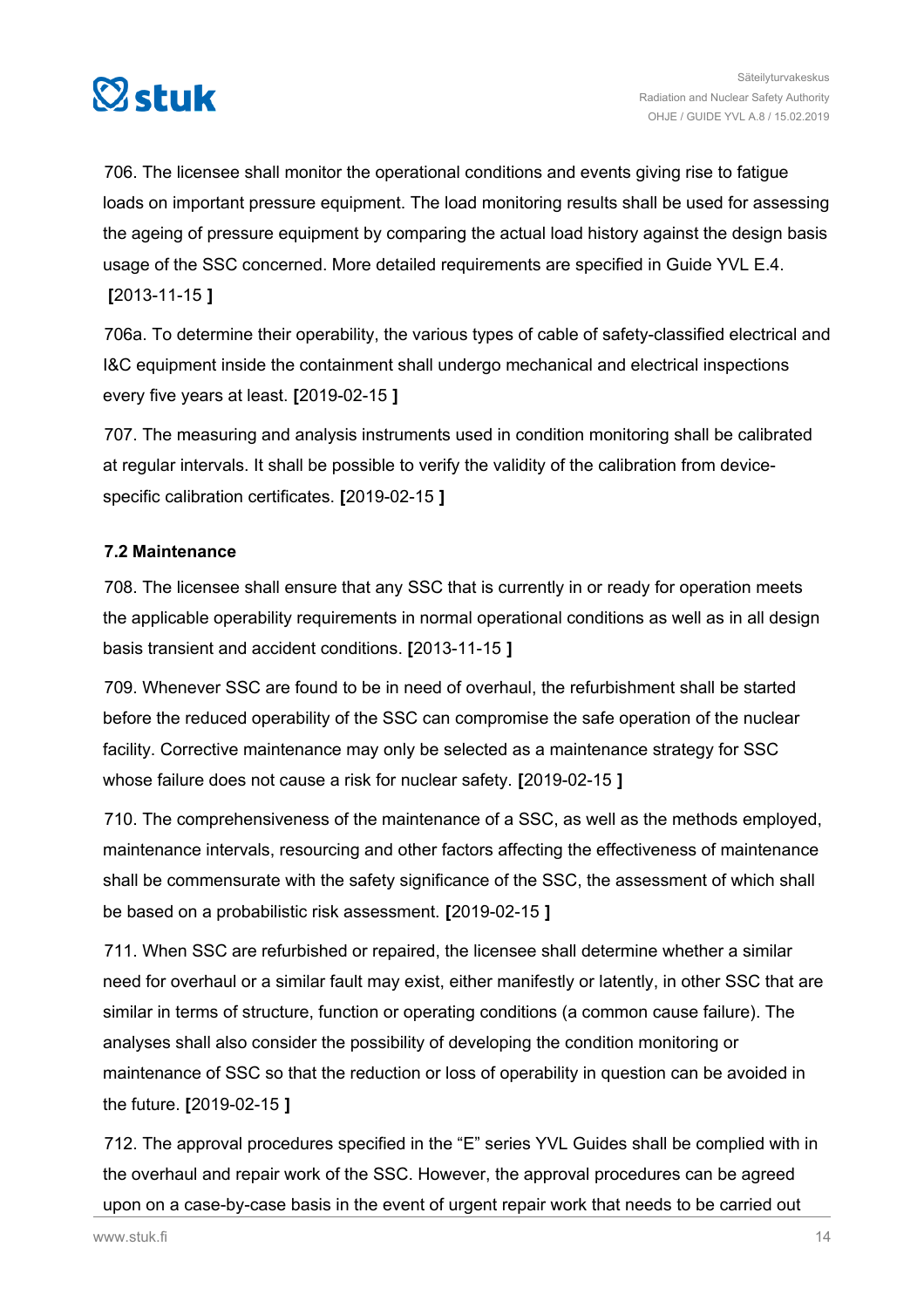<span id="page-14-0"></span>

without delay to bring or maintain the nuclear facility in a safe state. **[**2013-11-15 **]**

713. To avoid any direct or indirect risk to the personnel or safety, process, power supply and I&C connections as well as isolations shall be secured for the duration of the maintenance work, and they shall be restored when the maintenance work is brought to completion so that no direct or indirect danger is caused to the personnel or safety. More detailed requirements are specified in Guide YVL A.6. **[**2019-02-15 **]**

714. Serviced, refurbished or repaired SSC shall be inspected to ensure their operability either before or during the commissioning of the SSC. **[**2019-02-15 **]**

715. All SSC shall be tracked individually to ensure that the maintenance, failure, repair and modification history of the SSC are traceable throughout the service life of the SSC. **[**2019-02-15 **]**

716. Any SSC whose service place may change in maintenance rotation, for example, shall be furnished with indelible identification marking to ensure traceability. **[**2013-11-15 **]**

717. The tools used in maintenance operations shall be serviced and stored appropriately. For any tools requiring calibration, the validity of the calibration shall be verifiable in tool-specific calibration certificates. **[**2019-02-15 **]**

#### **7.3 Programmes and instructions**

718. The licensee shall have programmes in place defining the condition monitoring and maintenance of SSC complete with dates for the actions to be taken. Risk-informed methods shall be employed in the preparation of the programmes as specified in Guide YVL A.7. **[**2019-02-15 **]**

719. The condition monitoring and maintenance of a SSC shall be unambiguously and clearly instructed. The licensee shall ensure by means of training and induction that the actions taken are in compliance with the instructions. **[**2013-11-15 **]**

720. The condition monitoring and maintenance programmes pertaining to a SSC, as well as the associated instructions, shall be based on the applicable standards, the manufacturer's recommendations or the operating experience feedback received in-house or from other nuclear facilities. **[**2019-02-15 **]**

721. The licensee shall have procedures and information systems in place to ensure that the condition monitoring and maintenance of the SSC is carried out according to the planned schedule and the instructions. **[**2019-02-15 **]**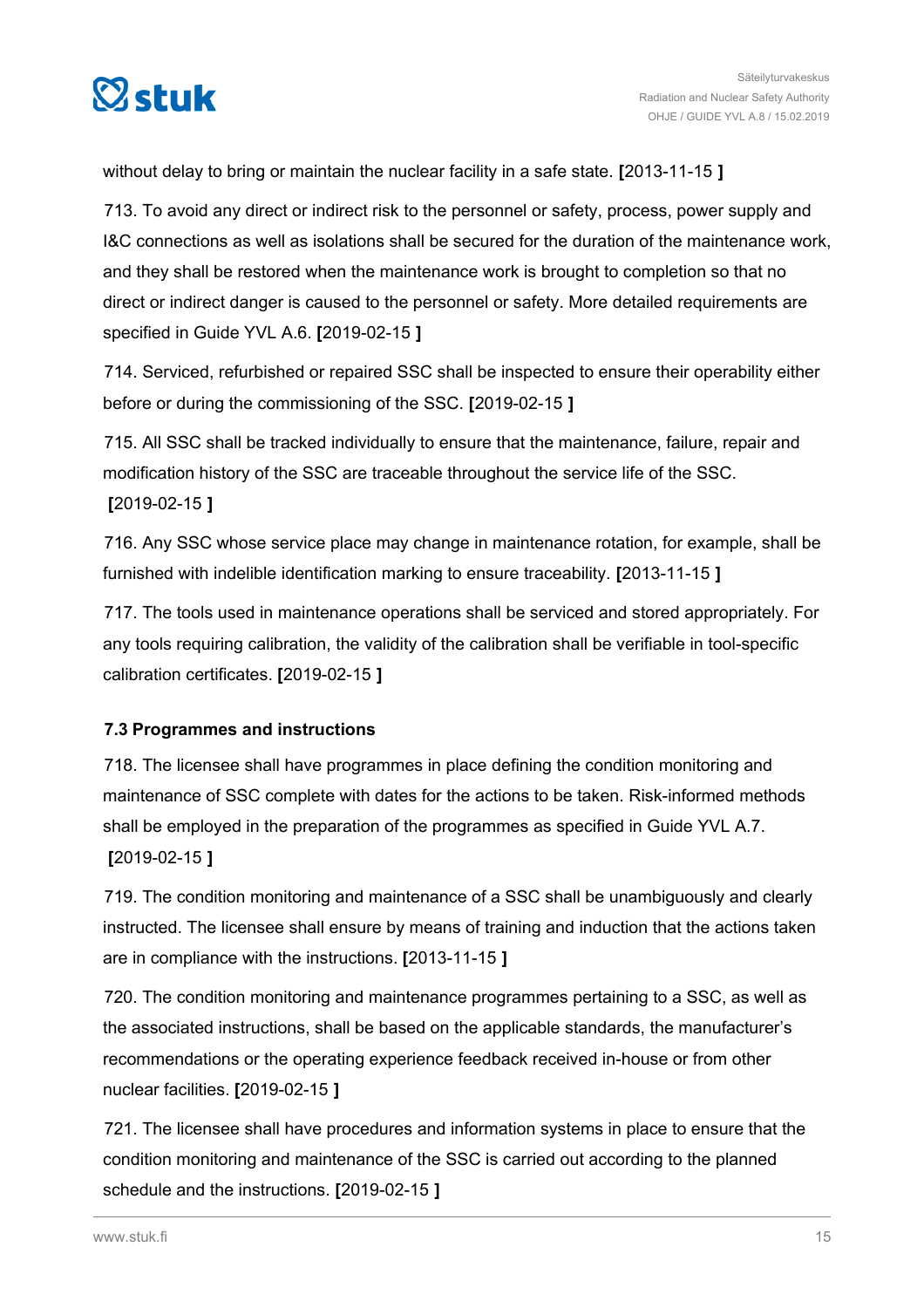<span id="page-15-0"></span>

722. The condition monitoring and maintenance programmes as well as the associated instructions shall be continuously assessed and revised based on the collected feedback. Any identified needs for modification shall be analysed and the necessary steps to improve effectiveness taken in the subsequent programme and instruction updates. **[**2019-02-15 **]**

#### **7.4 Spare parts**

723. The licensee shall regularly monitor and assess the availability and operability of the spare parts necessary for the maintenance of SSC at the nuclear facility. This also applies to the spare parts for the measurement and analysis instruments as well as the tools used in the condition monitoring and maintenance of SSC. **[**2013-11-15 **]**

724. The licensee shall have spare parts available on site for the functions necessary for ensuring that the nuclear facility is kept in a safe state during prolonged transients and accidents. As far as such functions are concerned, the spare part stock shall cover the subsystems (one or more redundancies) that are together sufficient for sustaining the function. The spare part stock shall include spare or replacement parts for SSC that may fail in prolonged operation and are critical for the operability of the functions concerned. **[**2019-02-15 **]**

725. The requirements imposed on spare parts and consumables shall be determined and their conformance shall be ensured prior to their procurement, and an approval specified in the YVL Guides shall be obtained for it prior to their use. **[**2019-02-15 **]**

726. The licensee shall have documented procedures in place for the procurement, reception and storage of spare parts and supplies to ensure the conformance of the spare parts and supplies used in SSC. **[**2013-11-15 **]**

727. Controls shall be put in place to monitor the remaining shelf and service life of the spare parts and consumables kept at a nuclear facility. **[**2013-11-15 **]**

728. The licensee shall have procedures in place for reliably preventing counterfeit products in the spare part supply chain. **[**2013-11-15 **]**

729. The licensee shall ascertain the availability of spare parts and technical support for the SSC on a regular basis. If the availability is anticipated to end, the licensee shall ensure corrective actions so well in advance that no shortage of spare parts or break in technical support occurs. **[**2019-02-15 **]**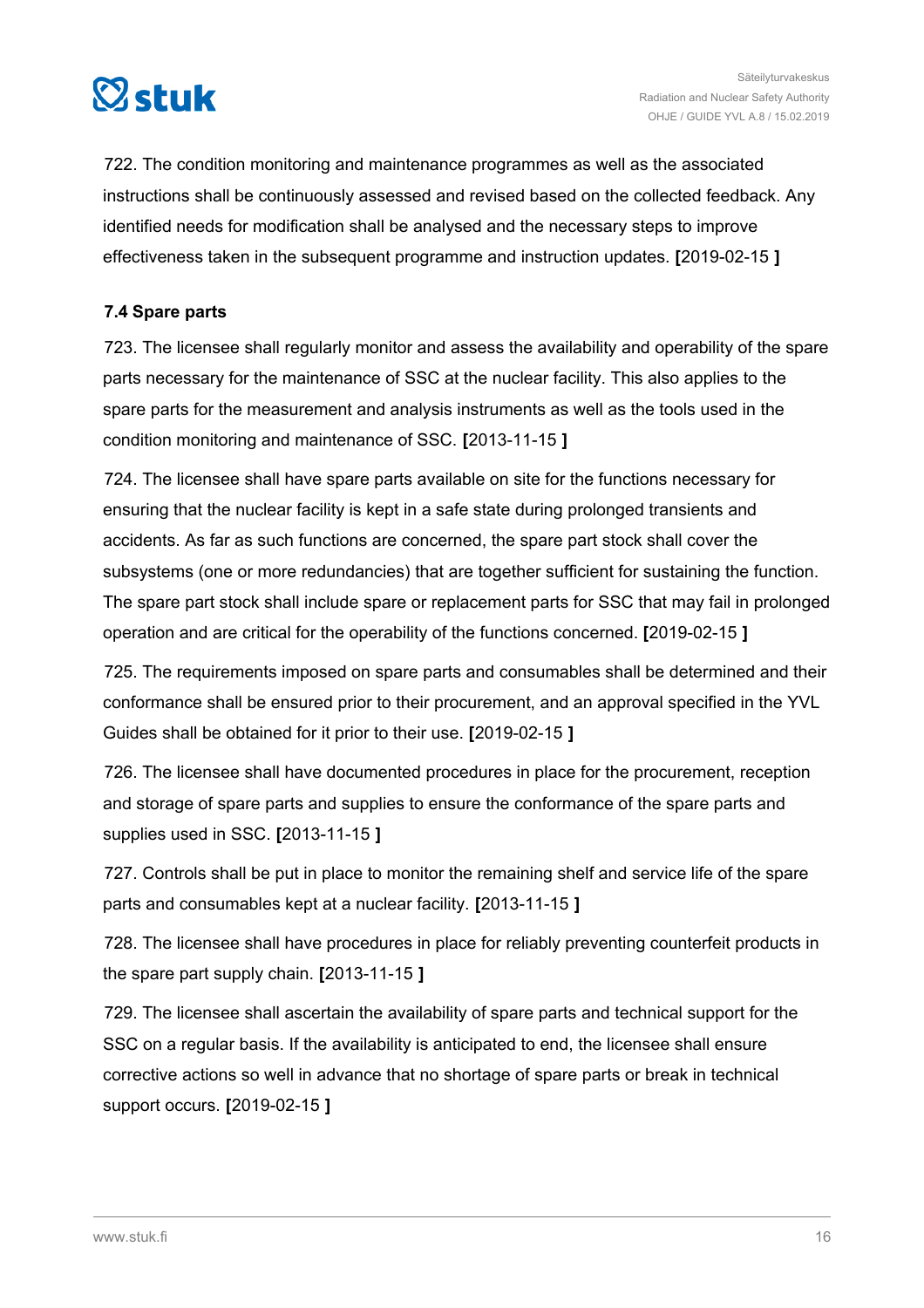<span id="page-16-0"></span>

## **8 Modifications**

801. The licensee shall systematically control the physical degrading and potential obsolescence of the nuclear facility to identify the need for modifications at the facility. **[**2019-02-15 **]**

802. The planning of foreseeable major modification or repair projects shall be commenced well on time to permit timely execution of the projects in accordance with the requirements and predefined plans. Requirements pertaining to the planning of modifications are specified in Guide YVL A.5, Construction and commissioning of a nuclear facility. **[**2019-02-15 **]**

803. The licensee shall initiate the preparation of the modifications provided under the new safety requirements without delay. **[**2019-02-15 **]**

804. The licensee shall assess the safety impact of the modification at the planning stage. The modification may not compromise the safety of the nuclear facility or the preconditions for the condition monitoring or maintenance of SSC. **[**2013-11-15 **]**

805. When the modification is planned, the current system and component design, their design bases and actual structures shall be known, and any factors posing restrictions on the modification of the SSC shall be identified based on them. The effects of the modification on other nuclear plant SSC shall be determined at the planning stage, too. **[**2019-02-15 **]**

806. The licensee shall prepare system and component-level plans for the modification. The approval procedures specified in the other YVL Guides shall be complied with in the preinspection and implementation of the modification. **[**2013-11-15 **]**

807. When SSCs are modified, drawings, instructions and other documents rendered out of date by the modification shall be identified and they shall be promptly updated. **[**2013-11-15 **]**

808. The licensee shall ensure by means of training that the effects of the modification on the operation, condition monitoring and maintenance of the SSC and the nuclear facility concerned are communicated to the operation and maintenance organisations. **[**2013-11-15 **]**

809. The licensee shall maintain a register of the design bases of the SSC and the modifications performed. **[**2013-11-15 **]**

810. The licensee shall keep STUK informed of any extensive future modification of SSC foreseen by the licensee during the service life of the nuclear facility. **[**2013-11-15 **]**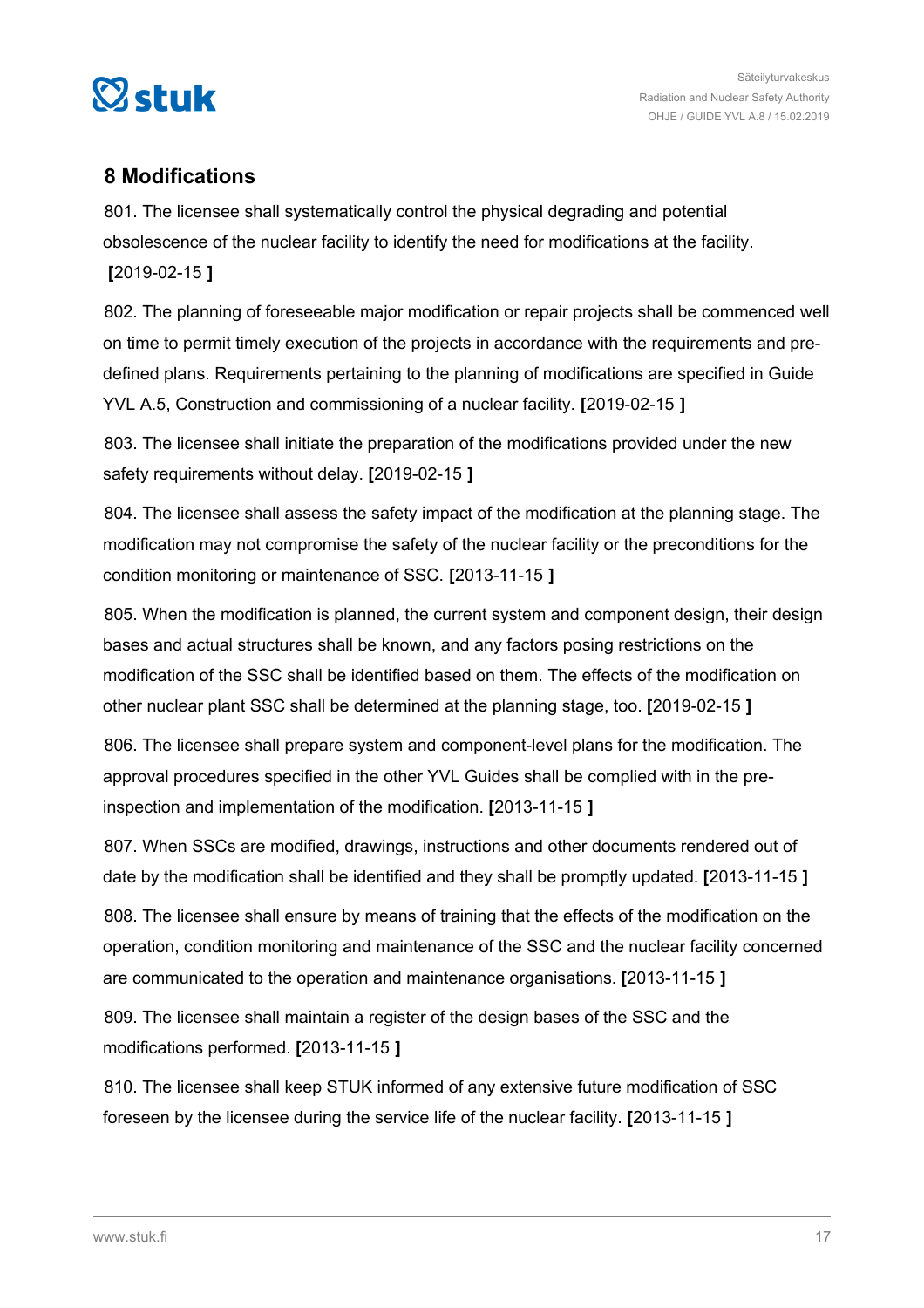<span id="page-17-0"></span>

## **9 Documents to be submitted**

#### **9.1 Plan for principles of ageing management**

901. When applying for a construction licence for a nuclear facility, the licensee shall submit to STUK for approval a plan for principles of the ageing management of SSC. **[**2013-11-15 **]**

902. The conceptual plan for ageing management shall describe the principles according to which the ageing management of the SSC of the foreseen nuclear facility is intended to be implemented. The principles shall be presented for the following topics:

a. the organisation of ageing management;

b. the provisions made in respect of ageing in the design, procurement and fabrication of SSC and during the construction of the nuclear facility;

c. ageing management during the operation of the nuclear facility;

d. the preliminary specification of time-limited qualifications and analyses. **[**2019-02-15 **]**

#### **9.2 Ageing management programme**

903. When applying for an operating licence for a new nuclear facility, the licensee shall submit to STUK for approval the ageing management programme for the nuclear facility that is to be complied with during the operation of the facility. The program shall present the ageing management process to the following level of detail:

a. the coordination, responsibilities and duties of ageing management in the licensee's organisation;

b. the measurement of the effectiveness of ageing management and its objectives;

c. the utilisation of feedback data in ageing management;

d. graded approach applied to ageing management according to the safety significance of SSC;

e. procedures for managing the obsolescence of SSC;

f. spare parts for the nuclear facility in case of prolonged transient and accident conditions;

g. information on the SSC covered by ageing management:

- service place codes;

- design basis operating conditions and situations;
- identified ageing mechanisms;
- condition monitoring and preventive maintenance programmes;

- time-limited qualifications and analyses.

The SSC information presented in the ageing management programme (g.) may be grouped in a way deemed suitable by the licensee, for example, by equipment group and/or system.

**[**2019-02-15 **]**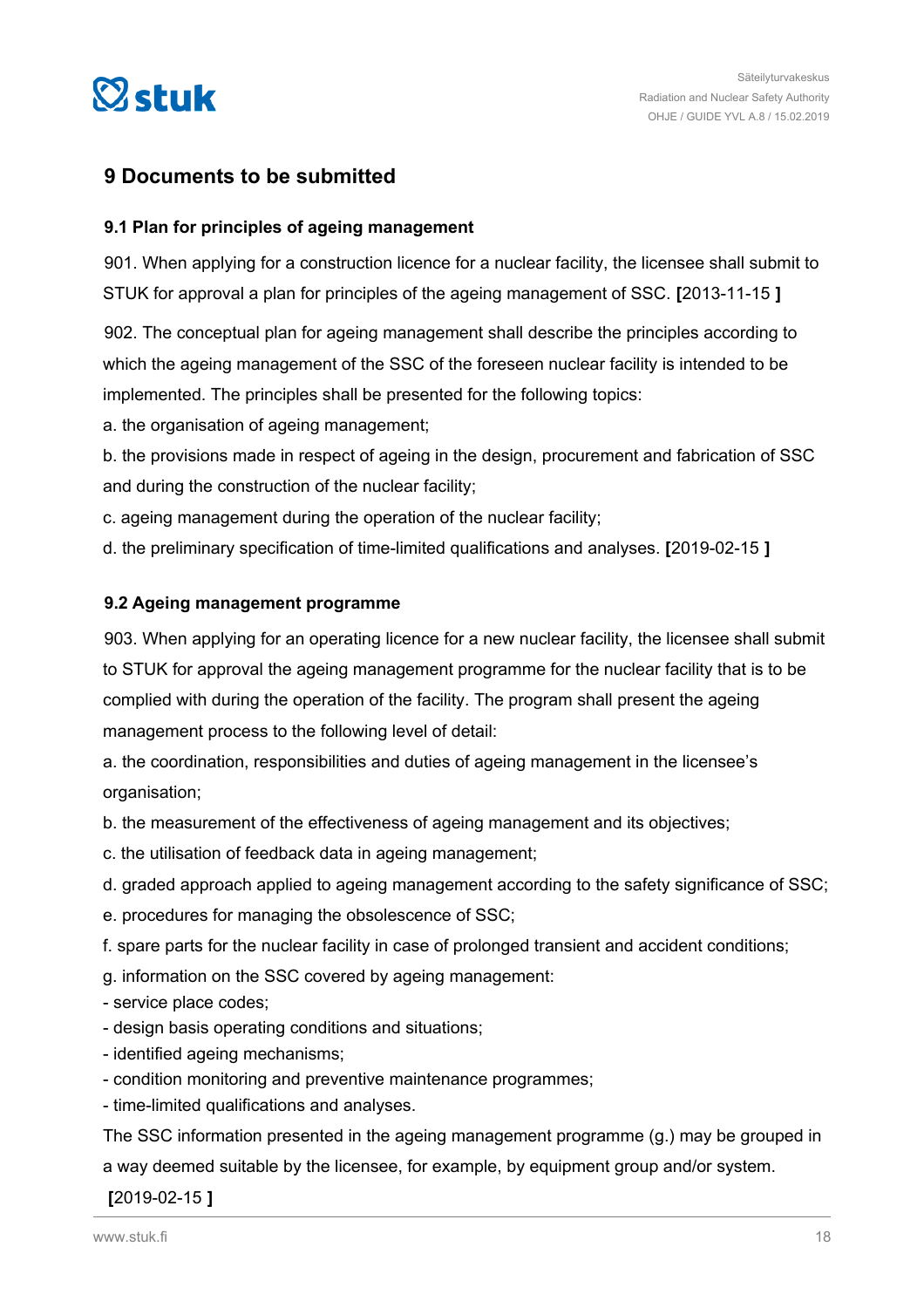<span id="page-18-0"></span>

904. Information to be included in the ageing management programme may be presented by referring to other documents if they have previously been submitted to STUK or are available to STUK on request. The references shall be so unambiguous that the information in question is easy to find in the referenced document. **[**2019-02-15 **]**

904a. The licensee shall submit updates to the ageing management programme to STUK for approval. Minor updates may be submitted for information. **[**2019-02-15 **]**

#### **9.3 Ageing management follow-up report**

905. During the operation of the nuclear facility, the licensee shall annually submit a follow-up report on the ageing management of SSC to STUK for information during the first trimester of each year. The licensee may propose and justify a reporting interval longer than a year for SSC in which ageing phenomena that reduce operability progress more slowly than in other SSC. **[**2019-02-15 **]**

906. The follow-up report shall provide the following information on the SSC covered by the ageing management regime:

a. long-term trends in the number of failures by failure type;

b. a summary of major servicing, repair, replacement and modification work carried out during the reporting period or to be implemented later;

c. an assessment of current operability and the development trend of operability;

d. any development and research needs related to ageing management and maintenance in both the short and long term;

e. the validity of time-limited qualifications and analyses;

f. a summary of the number and condition of spare parts.

The information presented in the follow-up report may be grouped in a way deemed suitable by the licensee, for example, by equipment group and/or system. **[**2019-02-15 **]**

907. Information to be included in the follow-up report may be presented by referring to other documents if they have previously been submitted to STUK or are available to STUK on request. The references shall be so unambiguous that the information in question is easy to find in the referenced document. **[**2019-02-15 **]**

908. Moved to para. 904a. **[**2019-02-15 **]**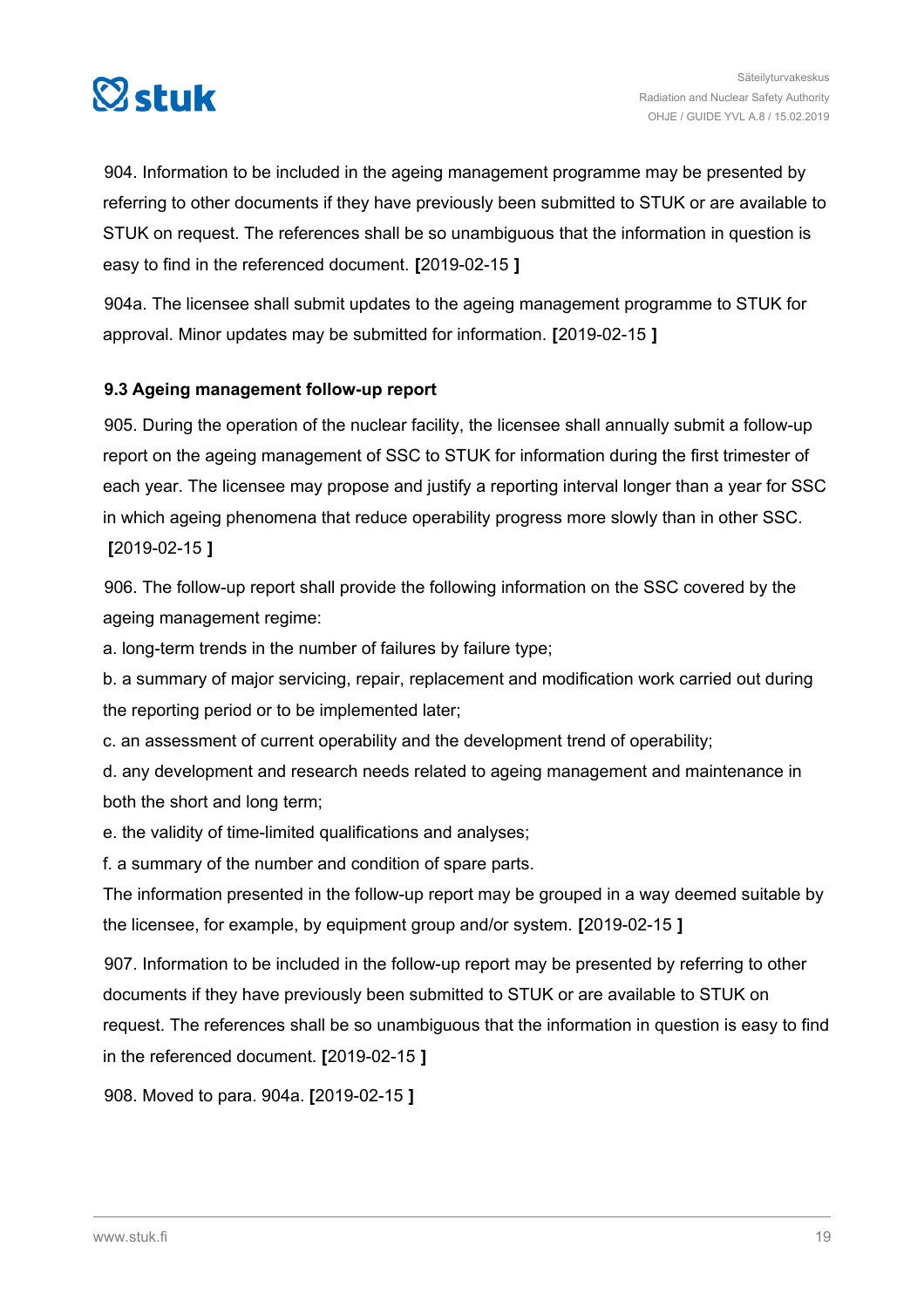<span id="page-19-0"></span>

## **10 Regulatory oversight by the Radiation and Nuclear Safety Authority**

1001. At the construction licence stage, STUK will review the plan for principles of the ageing management of the nuclear facility. An approved conceptual plan for ageing management is one of the prerequisites for any endorsement by STUK of the application for a construction licence. **[**2013-11-15 **]**

1002. At the operating licence stage, STUK will review the ageing management programme. An approved ageing management programme is one of the prerequisites for any endorsement by STUK of the application for an operating licence. **[**2013-11-15 **]**

1003. During the operation of the nuclear facility, STUK will assess the implementation of the ageing management programme based on the follow-up report prepared annually by the licensee. **[**2013-11-15 **]**

1004. STUK will assess the effectiveness of the ageing management of the nuclear facility as part of operational events, the periodic inspection programme and other inspections, and in connection with the processing of the periodic safety reviews described in Guide YVL A.1 and the operating licence applications. **[**2019-02-15 **]**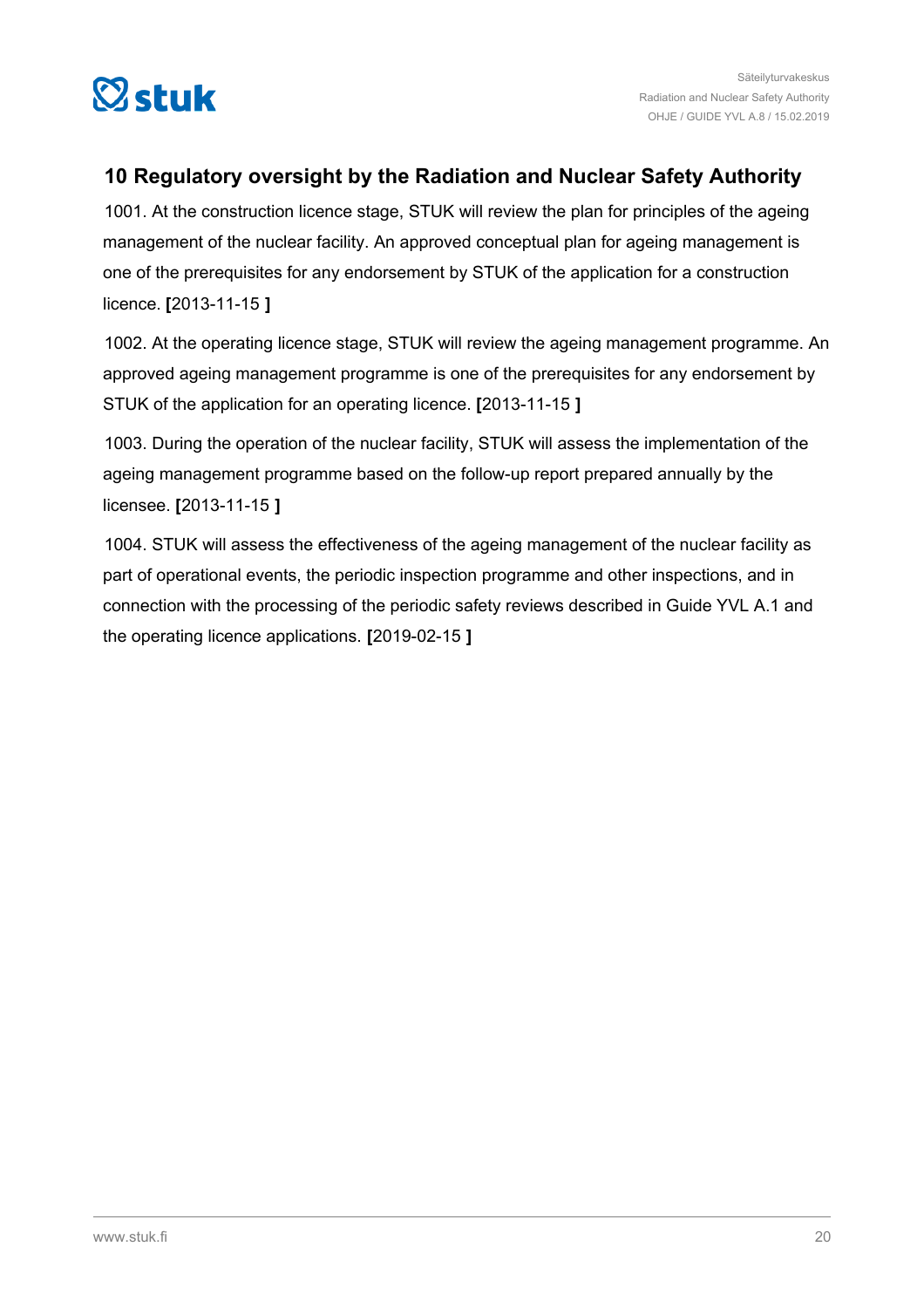<span id="page-20-0"></span>

## **11 ANNEX A Typical ageing mechanisms**

#### **11.1 Physical degrading / Susceptible materials, regions and components**

#### **11.1.1 Mechanical components**

A01. Stress corrosion cracking (SCC) – Cracking in metal induced by the combined influence of corrosion and tensile stress. Tensile stress, on the other hand, may be induced by internal tensions and/or an external load. The corrosive environment leading to stress corrosion cracking is specific to each individual material.

Susceptible objects: Austenitic stainless, carbon and low-alloy steels, Ni-based alloys including welded joints and their vicinity; reactor internals, primary and secondary circuit pipings, reactor support structures, steam generators, pressuriser. **[**2019-02-15 **]**

A02. Intergranular stress corrosion cracking (IGSCC) – Stress corrosion cracking that propagates along grain boundaries in sensitised austenitic material (see stress corrosion cracking).

Susceptible objects: Welded joints in austenitic stainless steels; primary and secondary circuit pipings, reactor internals, bellows. **[**2013-11-15 **]**

A03. Transgranular stress corrosion cracking (TGSCC) – Stress corrosion cracking that propagates through the grains (see stress corrosion cracking).

Susceptible objects: Austenitic stainless and carbon steels, including welded joints and their vicinity; steam generator casing, pipings, for example reactor coolant pipes, control rod drive mechanisms; pipings connected to the containment steel liner; stainless steel bellows, bolts in flanged joints. **[**2013-11-15 **]**

A04. External chloride stress corrosion cracking (ECSCC) – The external surface of a component subjected to tensile stress, usually piping, is exposed to chloride-containing water due to pipe leaks and chloride-containing insulation material, for example (see stress corrosion cracking).

Susceptible objects: Austenitic stainless steels and welded joints; all pipings. **[**2013-11-15 **]**

A05. Primary water stress corrosion cracking (PWSCC) – Stress corrosion cracking occurring in high-temperature oxygen-free water (see stress corrosion cracking).

Susceptible objects: Ni-based alloys; non-stress relief annealed or cold-worked fittings and welded joints; the primary side of steam generator heat transfer tubes, control rod drive mechanism fittings, pressuriser. **[**2013-11-15 **]**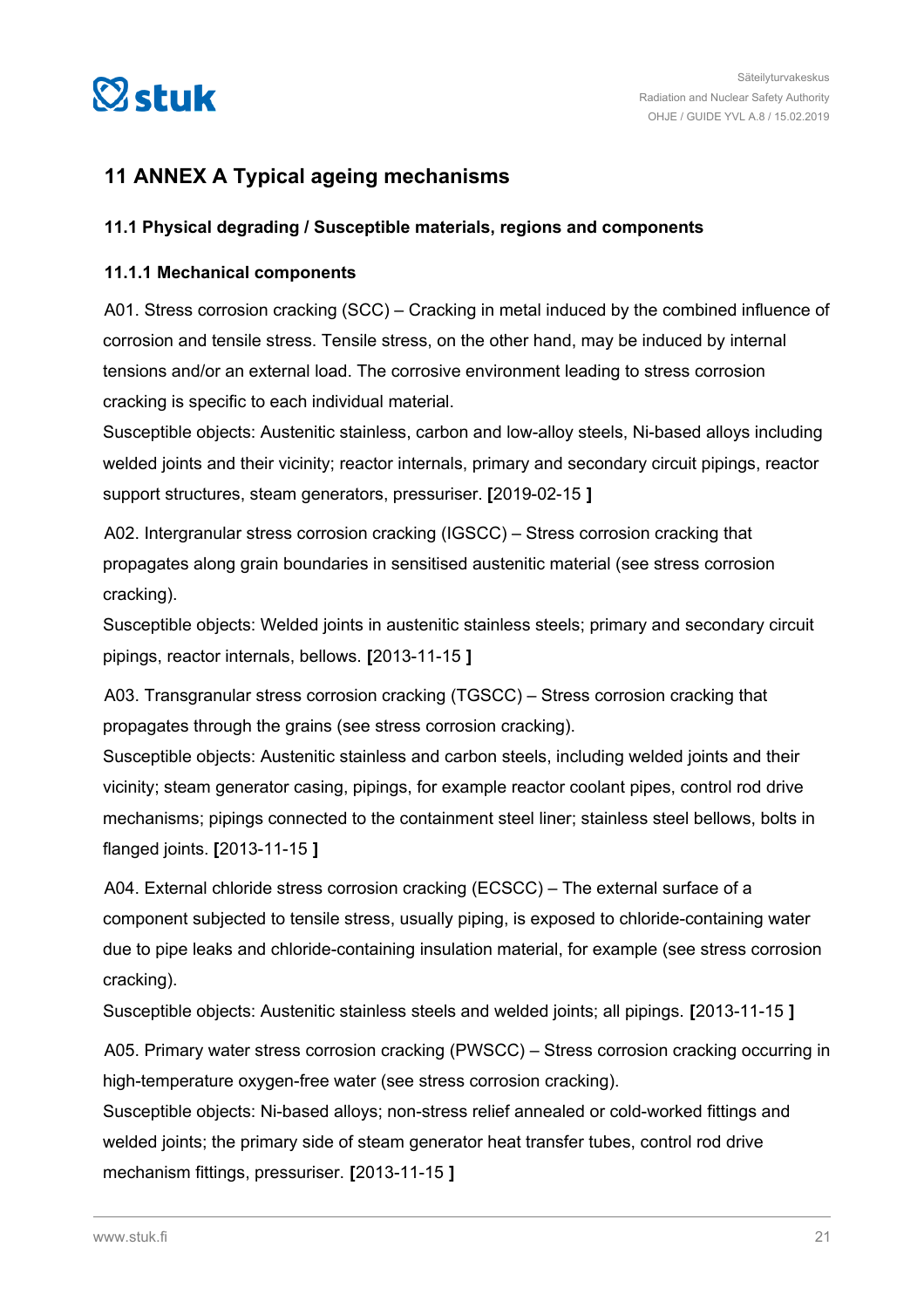

A06. Strain-induced corrosion cracking (SICC) – A monotonically rising dynamic load in oxygenous water or steam may induce cracking akin to stress corrosion cracking. Susceptible objects: Low-alloy ferritic steels; feedwater nozzles and horizontal pipings, thinwalled pipes and pipe bends. **[**2013-11-15 **]**

A07. Boric acid corrosion – A primary water leak may induce boric acid corrosion in carbon and low-alloy steels. The mechanism is a common form of corrosion and/or material wastage. Susceptible objects: Low-alloy ferritic steels; control rod drive mechanism penetrations and the reactor pressure vessel head, containment steel lining, bolted joints. **[**2013-11-15 **]**

A08. Erosion corrosion – In erosion corrosion, flowing liquid dissolves the protective layer (corrosion product) on a metal surface, thereby accelerating the corrosion when the flow rate exceeds its critical value.

Susceptible objects: Carbon and low-alloy steels; flow discontinuities that cause vortices, such as pipe bends and branches, flow inlets and reducers, welds that are poorly formed on the inside, outlet sides of flow measurement flanges. **[**2013-11-15 **]**

A09. Water hammering – Water hammering may induce high dynamic loads. Susceptible objects: Flow arrest in the event of quick valve closure, for example. **[**2013-11-15 **]**

A10. Microbiologically-influenced corrosion – Water contaminated by organic matter in a raw water system, for example, may induce local corrosion at elevated temperatures and low flow rates in crevice conditions, in particular.

Susceptible objects: Austenitic and ferritic steels, including welded joints and dissimilar metal welds; various auxiliary pipings, containment steel lining, reinforcing steels. **[**2013-11-15 **]**

A11. Pitting – Local corrosion pits may develop in pipings where the flow rate is occasionally or continuously low and the water is oxygenous and contaminated (by fluorides or chlorides, for example).

Susceptible objects: Austenitic and ferritic steels and Ni-based alloys, including welded joints and dissimilar metal welds; steam generator heat transfer tubes, bolts in the reactor pressure vessel head, steam generator frame. **[**2013-11-15 **]**

A12. Crevice corrosion – Form of corrosion occurring in crevices at elevated temperatures and oxidising conditions.

Susceptible objects: Austenitic and ferritic steels and Ni-based alloys; thermal shields, flanged joints, containment steel lining, etc. **[**2013-11-15 **]**

A13. Erosion-Cavitation – In a fluid flow, the pressure drops locally to or below the steam pressure corresponding to the ambient temperature. The steam bubbles thus formed suddenly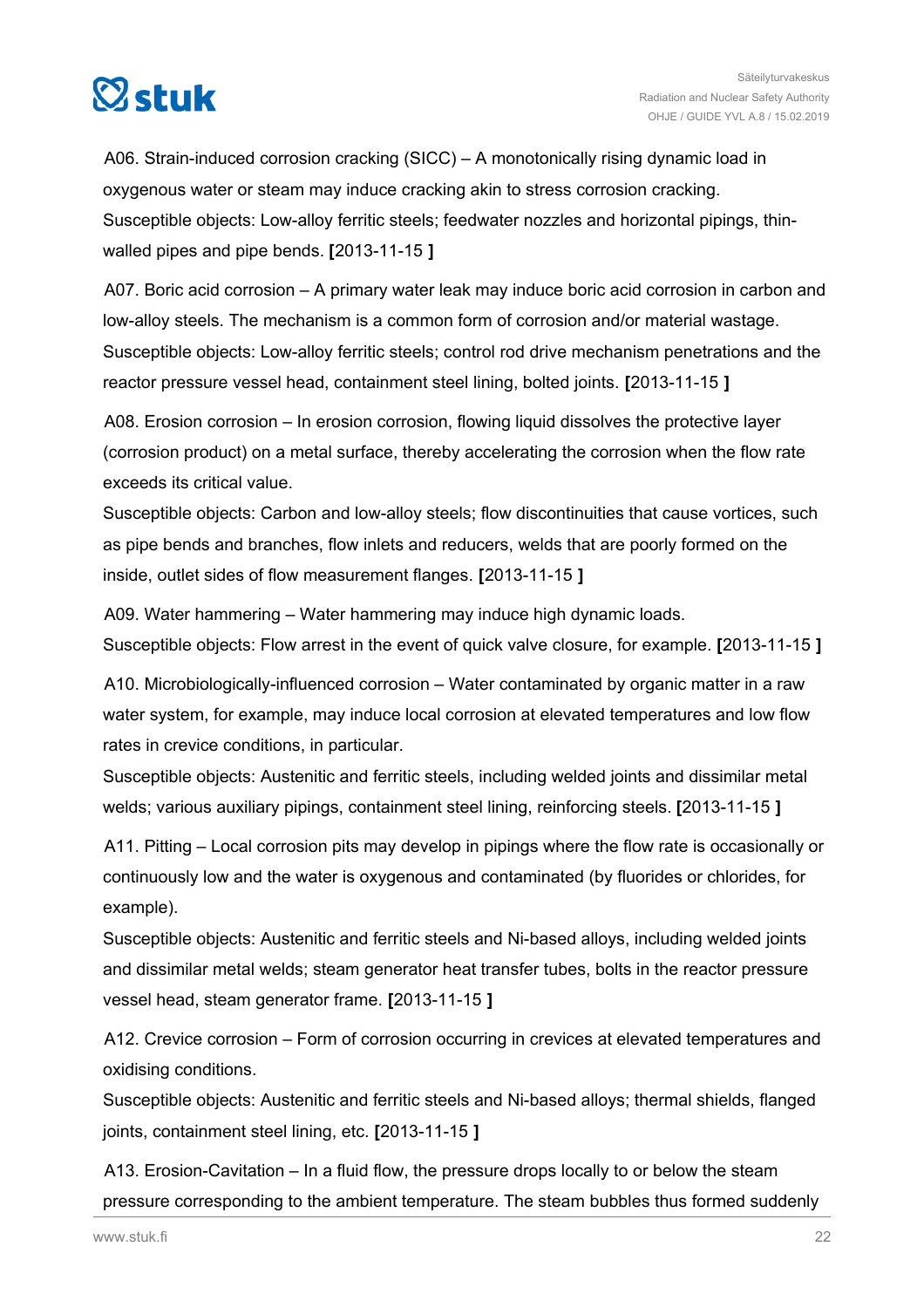

implode when the steam pressure is again exceeded in the flow. The phenomenon causes local pressure shocks that accelerate corrosion by dissolving the protective layer on the surface or, when strongest, cause mechanical damage to the surfaces.

Susceptible objects: All metal-based materials in components where the pressure may fall below the steam pressure as a result of high flow rates or exceptionally high temperature; valves, pumps, steam generator internals. **[**2013-11-15 **]**

A14. Inter-Granular attack (IGA) – Corrosion in sensitised austenitic material that propagates along the grain boundaries in the material; usually cracking induced by inter-granular stress corrosion cracking (see stress corrosion cracking; inter-granular stress corrosion cracking). Susceptible objects: Austenitic stainless steels and Ni-based alloys, including welded joints; steam generator heat transfer tubes on the secondary side. **[**2019-02-15 **]**

A15. Galvanic corrosion – An electrochemical corrosion process involving two electrically conductive metals and an electrolyte. The metal with a lower electrode potential acts as anode and dissolves into the electrolyte.

Susceptible objects: The pair of ferritic and stainless steel in a seawater system whose cathodic protection is not working. In addition to metal, graphite (seal) may also act as cathode and induce corrosion of the metal surface. **[**2013-11-15 **]**

A16. General corrosion – Metal corrodes at a consistent rate evenly from the entire surface. Susceptible objects: Unprotected carbon and low-alloy steels, hard chromated coatings at high temperatures. **[**2013-11-15 **]**

A17. Fatigue – Damage propagating in a structure subjected to mechanical alternating load or temperature changes, the stages of which are microcrack initiation, crack growth, and cracking. Susceptible objects: All metal-based constructions. Susceptible materials, regions and components include vibrating and rotating constructions, regions where flows become mixed, and welds in nozzles and other similar stress concentration areas. **[**2013-11-15 **]**

A18. Thermal fatigue – Variations in temperature due to a variety of reasons (the mixing of hot and cold water, for example) induce alternating loads, which eventually results in metal fatigue (see fatigue).

Susceptible objects: Austenitic and ferritic steels, Ni-based alloys, parent metal and welded joints; nozzles, tees, stress concentration areas in pipings. **[**2013-11-15 **]**

A19. Corrosion fatigue – When metal is subjected to vibrations, alternating loads or temperature variations, its fatigue resistance decreases (the crack initiates and/or grows faster) because of a corroding environment.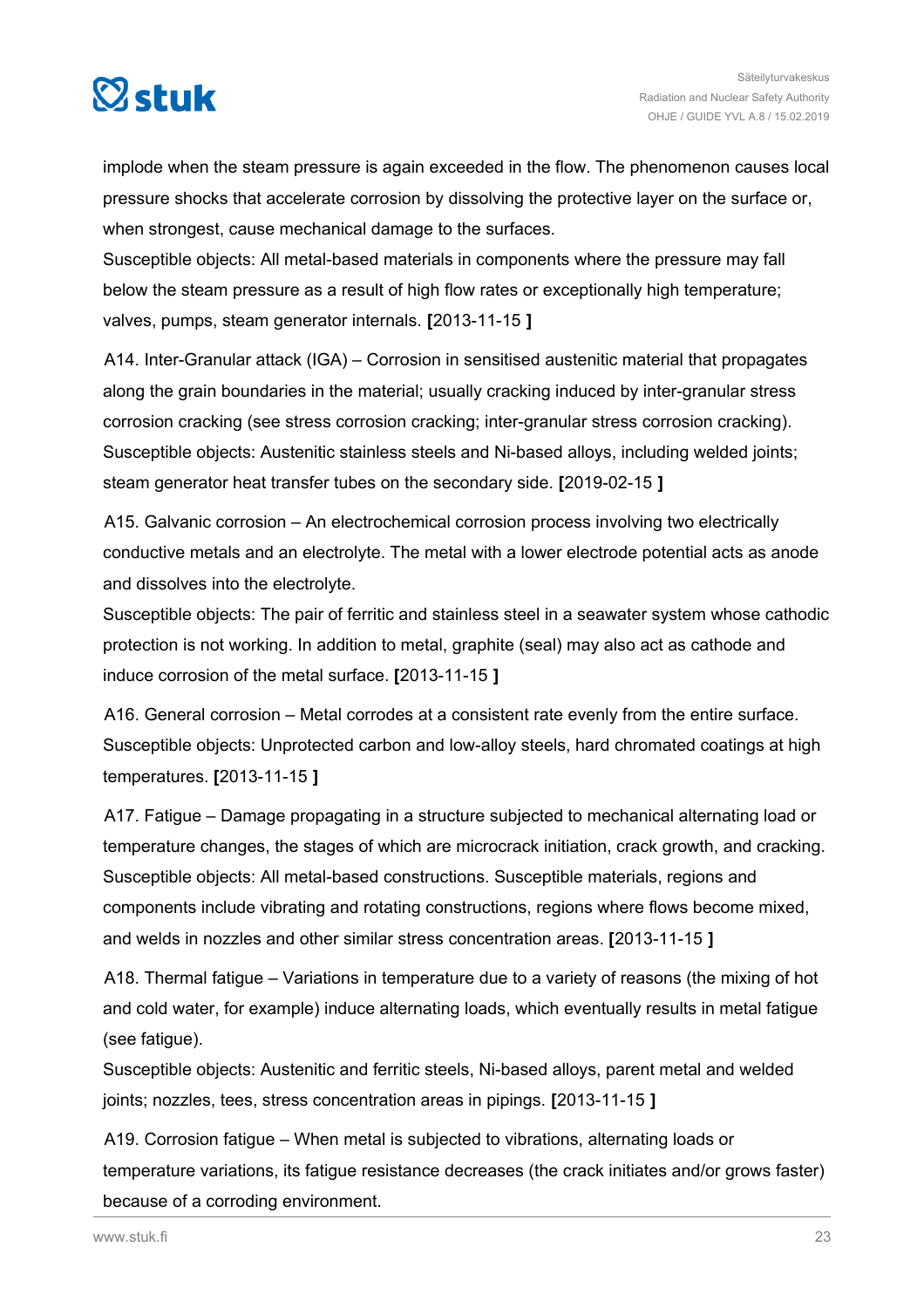

Susceptible objects: Austenitic stainless and low-alloy ferritic steels, including welded joints especially in nozzles and other stress concentration areas. **[**2019-02-15 **]**

A20. Thermal ageing and embrittlement – High operating temperatures induce thermal ageing resulting in embrittlement of the metal.

Susceptible objects: Stainless steels with austenitic-ferritic structure, such as cast austenitic and duplex stainless steels, ferritic steels that contain impurities, precipitation-hardening strong stainless steels; reactor internals, control rod drive mechanism, pipings, valves, pumps, axles. **[**2013-11-15 **]**

A21. Stress relaxation – The yielding of metal subjected to stress at elevated temperatures; elastic strain converts to plastic strain. Neutron radiation may accelerate the process. Susceptible objects: Austenitic and ferritic steels, Ni-based alloys; pre-tightened bolts in reactor internals and flanged joints, for example. **[**2013-11-15 **]**

A22. Radiation embrittlement – The strength of a material, usually steel, increases while its ductility decreases when exposed to neutron radiation. The purity of steel has a significant impact on the intensity of the embrittlement.

Susceptible objects: Reactor pressure vessel steels; parent metal and welded joints; austenitic stainless steels, Ni-based alloys; reactor internals. **[**2013-11-15 **]**

A23. Irradiation-assisted stress corrosion cracking (IASCC) – Cracking induced by a neutron dose in excess of a certain threshold value when the other preconditions for stress corrosion cracking are met (see stress corrosion cracking).

Susceptible objects: Austenitic stainless steels; reactor internals such as various kinds of bolts. **[**2013-11-15 **]**

A24. Irradiation-induced swelling – Large neutron doses may induce notches or macroscopic structural deformation in certain austenitic stainless steels.

Susceptible objects: Austenitic stainless steels; reactor internals. **[**2013-11-15 **]**

A25. Hydrogen damage – Damage related to the effects of hydrogen on metal. Examples include hydrogen embrittlement, hydrogen blistering and hydrogen or cold cracking due to welding.

Susceptible objects: Most commonly ferritic steels. Hydrogen embrittlement causes reduced deformation capacity. Hydrogen blistering and cracking cause delayed cracking. The hydrogen present in molten metal in castings and welds may also cause the formation of pores. Hydrogen embrittlement may arise in service when radiolysis or the hydrogen released in corrosion, for example, act as sources of hydrogen. **[**2013-11-15 **]**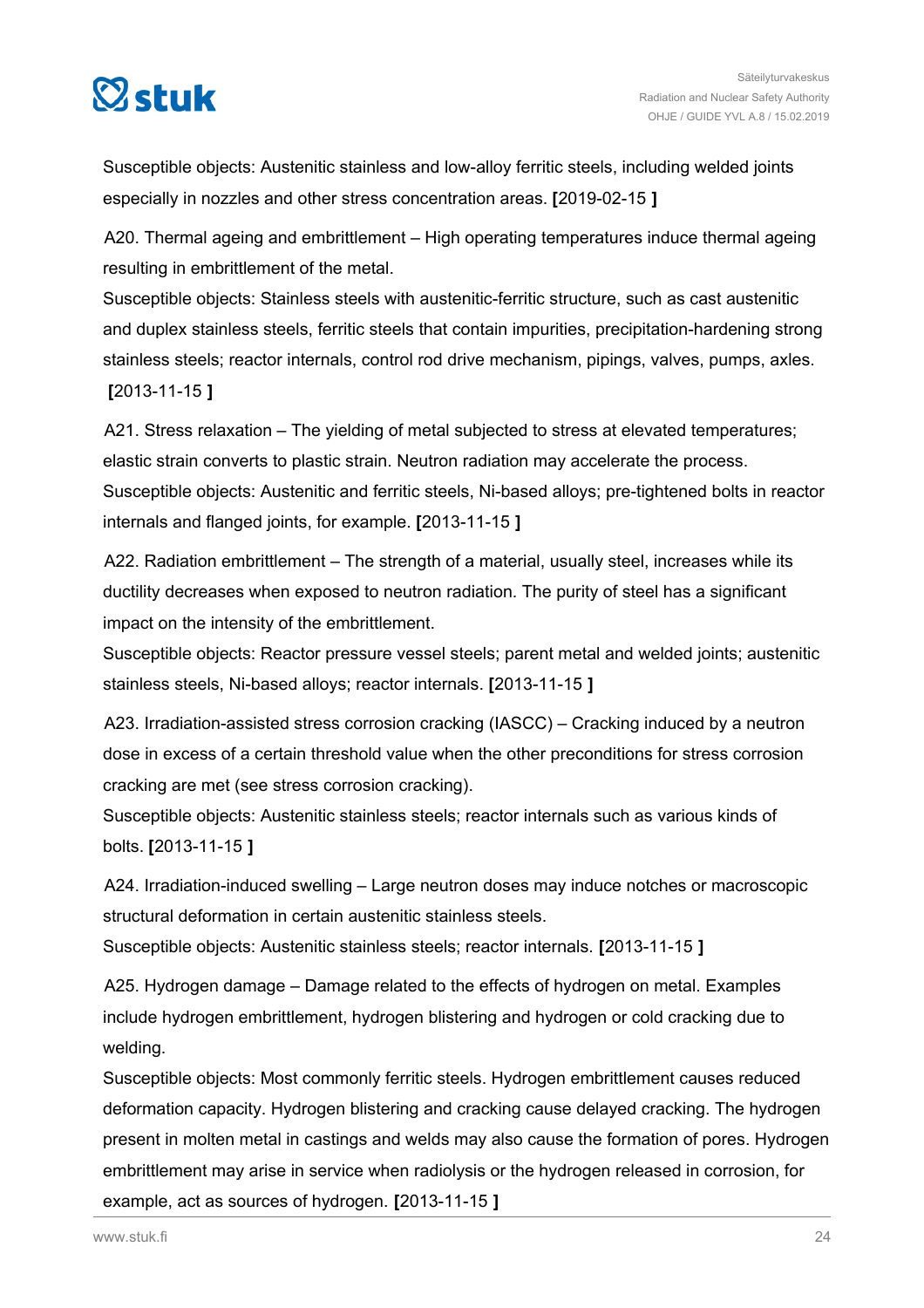

A26. Erosion, wear and wastage – Material comes off from a surface subjected to wear through the action of various mechanisms. This results in weight losses, dimensional changes and deformations as well as causing degradation in the quality of the surface.

Susceptible objects: Austenitic and ferritic steels, Ni-based alloys; reactor internals, control rod drive mechanisms, steam generator heat transfer tubes, pipings in general, valves, pumps, etc. **[**2013-11-15 **]**

A27. Fretting – A process that occurs at the contact area between two surfaces pressed together when the surfaces are subjected to a relative sliding motion by vibration. As a result, metal may wear and undergo corrosion or fatigue.

Susceptible objects: Austenitic and ferritic steels, Ni-based alloys; reactor and steam generator internals. **[**2013-11-15 **]**

A28. Denting – The denting of thin-walled steam generator tubes occurs at the location of support plates as a result of the corrosion product layer that forms between the tube and the support plate. The process is accelerated if the support plate is of carbon steel and the secondary side water contains impurities such as chlorides.

Susceptible objects: Austenitic stainless steels, Ni-based alloys; steam generator heat transfer tubes. **[**2019-02-15 **]**

A29. Creep – Time-dependent deformation that occurs at high temperatures

 $(T > 0.3 \times T_{\text{melting point (K)}})$  under the influence of constant stress or load. Creep may be accelerated by neutron radiation.

Susceptible objects: All metal-based materials; the mechanical components of light water reactors normally operate within a temperature range where creep is of no major significance. The bolts in reactor internals may be susceptible to radiation-accelerated creep. Creep is of relevance for reactor internals in the event that fuel becomes overheated. **[**2019-02-15 **]**

A30. Ageing of lubricants and greases – The impairment of flow or lubrication characteristics as a result of, for example, impurities, oxidation, radiation, electric current, separation or polymerisation.

Susceptible objects: Bearings and slide and guide surfaces that require lubrication.

**[**2013-11-15 **]**

A31. Vibrations of machine foundations – The vibrations induced by the machine foundations cause damage (indentations) in contact surfaces.

Susceptible objects: Bearings of standing pumps and motors. **[**2013-11-15 **]**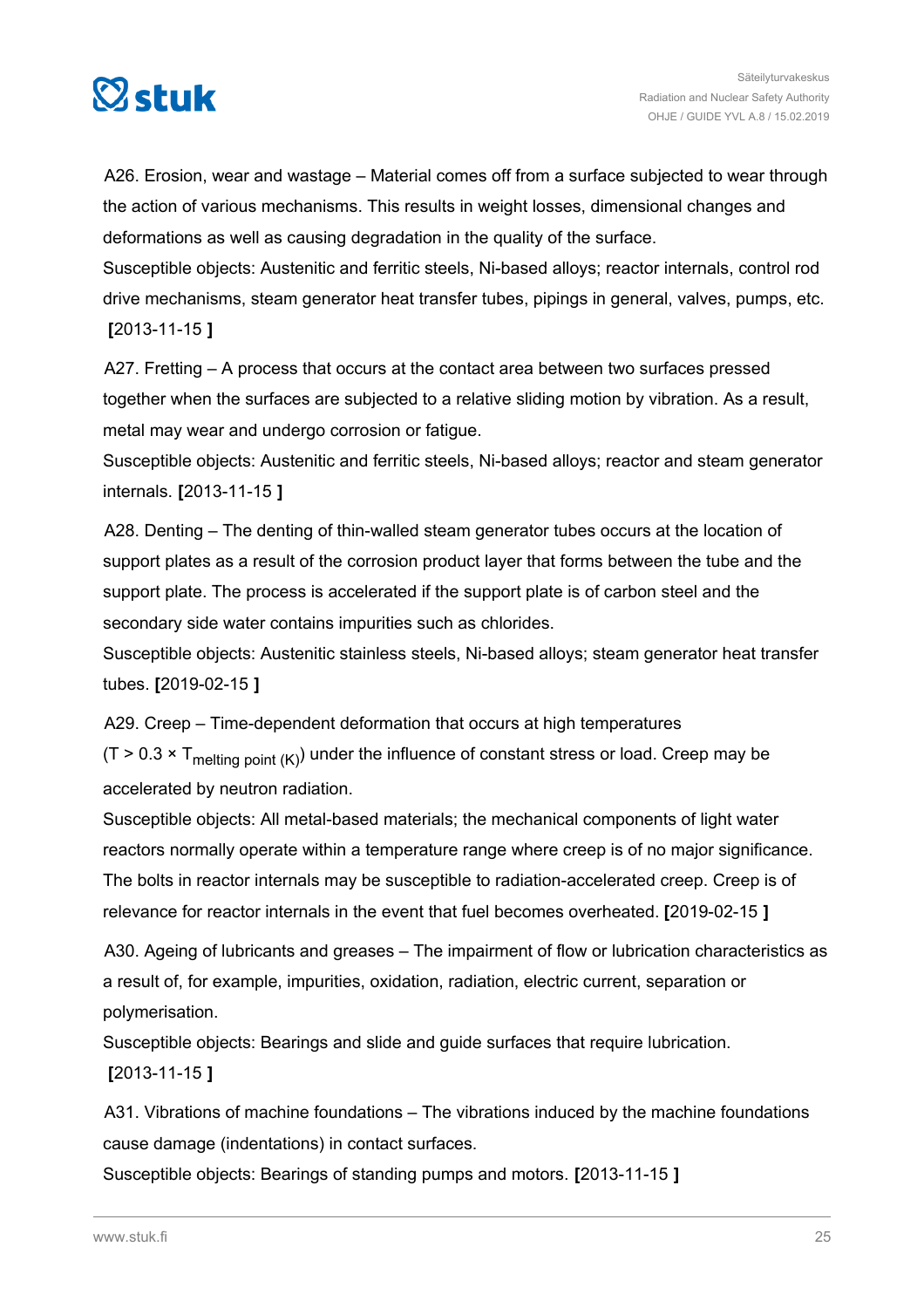<span id="page-25-0"></span>

#### **11.1.2 Electrical and instrumentation and control components**

A32. Thermal ageing – Temperature causes the degradation of the electrical, chemical and, in particular, mechanical properties of insulation materials in forms such as embrittlement when, for example, adipic acid separates from polymeric materials.

Susceptible objects: Insulation materials, penetrations and connectors. **[**2013-11-15 **]**

A33. Electric ageing – Voltage causes degradation in the dielectric strength of the insulant. Combined with thermal ageing and partial discharges, electric ageing may result in the loss of electric strength.

Susceptible objects: Insulation materials. **[**2013-11-15 **]**

A34. Degradation of mechanical properties – Vibration, tension, torsion, thermal expansion and contraction, and overvoltage on connection and disconnection cause degradation in the ductility and strength of the material.

Susceptible objects: Insulation materials, conductor connections and cooling fans for electronics. **[**2013-11-15 **]**

A35. Ageing due to humidity – High relative humidity or water condensed from the air may induce punctures in the insulation material and corrosion. This may result in the swelling of the insulation material and in the formation of water trees.

Susceptible objects: Insulation materials, penetrations and connectors. **[**2013-11-15 **]**

A36. Ageing due to ionising radiation – Ionising radiation causes embrittlement in insulation materials and degradation in their mechanical properties.

Susceptible objects: Insulation materials, penetrations and connectors. **[**2013-11-15 **]**

A37. Corrosion – Chemical reactions on a metal surface induce impedance growth in contact surfaces or break the circuit.

Susceptible objects: Relay and switch contactors, contact surfaces of contactors, conductor connections. **[**2013-11-15 **]**

A38. Whiskers – A process occurring in zinc, tin and silver coatings whereby very thin hair-like metal crystals grow off the surface. Whiskers may cause short circuits.

Susceptible objects: Electric cabinets, cable trays, relay contacts. **[**2013-11-15 **]**

A39. Metallic diffusion – Change in the composition of electrical connection materials due to current-induced heating that may result in the degradation of electrical conductivity and/or mechanical properties.

Susceptible objects: Soldered joints in electrical and I&C components. **[**2013-11-15 **]**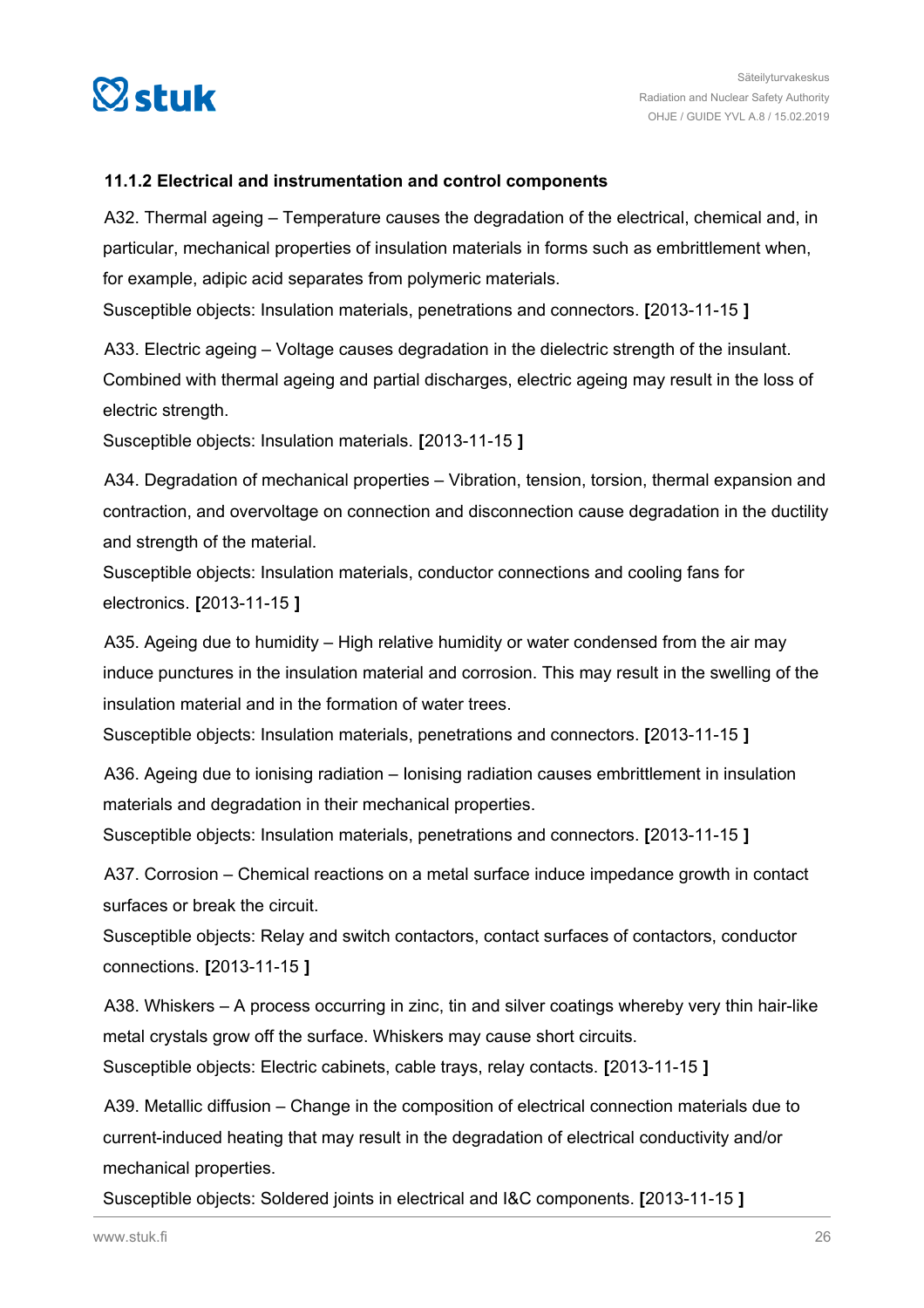<span id="page-26-0"></span>

A40. Electrical erosion – The constant discharge of current pulses via bearings may gradually wear the rolling surface of bearings and induce bearing damage. The sparkling of opening contacts also wears the contact surfaces.

Susceptible objects: Contactor contacts, bearings of electric motors and generators.

**[**2013-11-15 **]**

A41. Drying of electrolytic capacitors – The capacitance of a capacitor collapses as the electrolyte volume decreases. This may also cause the thinning of the insulating aluminium oxide film, which results in breakdown and potential capacitor explosion. Susceptible objects: Electrolytic capacitors **[**2013-11-15 **]**

#### **11.1.3 Concrete structures**

A42. General corrosion – See mechanical components, A15. Susceptible objects: Reinforcing steels, anchor bolts, steel lining; carbon and ferritic low-alloy steels. **[**2013-11-15 **]**

A43. Pitting – See mechanical components, A11.

Susceptible objects: Reinforcing steels, anchor bolts, steel lining; carbon and low-alloy ferritic steels. **[**2013-11-15 **]**

A44. Hydrogen embrittlement stress cracking (HESC) – Corrosion accelerated by acidic water solutions, chlorides, sulphites or electric currents results in cathodic release of hydrogen that induces hydrogen embrittlement in steel. Constant tensile stress of steel causes cracking. Susceptible objects: Cold-drawn reinforcing steels, anchor bolts. Corrosion requires that there is humidity in the structure. The binder of concrete contains sulphites; steel is affected by the chemical stress arising from chlorides, ammonium compounds or sulphites. Galvanism or electric stray currents accelerate the corrosion. The oxide layer that protects steels in a concrete structure has been damaged as a result of some other damage mechanism, or the weather protection during construction is insufficient prior to the injection of tendons. **[**2013-11-15 **]**

A45. Freeze-thaw deterioration – Water inside the capillary pores of concrete expands when it freezes. The resulting pressure weathers the concrete surface.

Susceptible objects: Outdoor concrete structures where the ratio of protective pores of 0.01–0.8 mm to other pores is small. **[**2013-11-15 **]**

A46. Carbonation of concrete – The carbon dioxide dissolved in water in a chemical reaction reacts with the alkaline hydroxides present in concrete, thereby reducing the alkalinity of the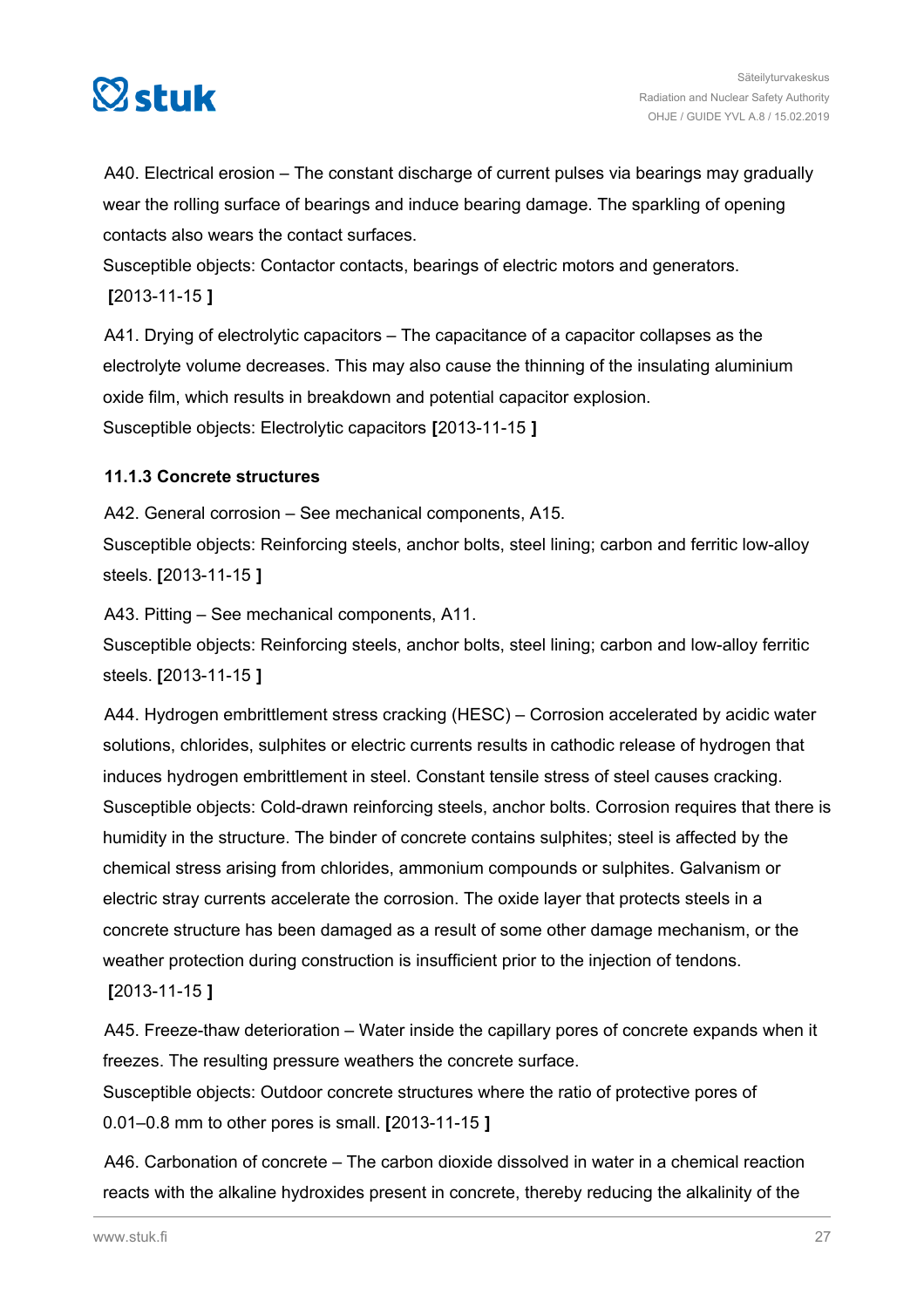

concrete. The carbonation rate depends on the impermeability, cement content and relative humidity of the concrete. The corrosion of steels begins when the alkalinity of the concrete is reduced to a sufficiently low level (pH <9) around reinforcement steels. Susceptible objects: Concrete constructions in humid conditions, 40% < RH < 90%.

**[**2013-11-15 **]**

A47. Chloride attack on concrete – The penetration of chloride ions into concrete causes corrosion even if the pH of the concrete is high. The chlorides break the oxide film providing protection against corrosion, and the corrosion of steel begins.

Susceptible objects: The aggregates, binder and water used in the concrete may have contained chlorides in harmful amounts, or chlorides penetrate into the concrete from the environment in the form of aqueous solution either by way of diffusion through pores or directly through the cracks in the concrete (seawater, de-icing salt, chemicals). **[**2013-11-15 **]**

A48. Delayed Ettringite Formation, DEF – If the curing temperature of concrete is high, the hydration of the concrete is disturbed and ettringite crystallises into its pore structure which leads to volume expansion. This results in cracking and the disintegration of the concrete. Furthermore, frost attack resistance is impaired when the pore structure fills up. Susceptible objects: Heat-treated prefabricated concrete units and massive concrete structures with a setting temperature of more than 70°C. The cement contains tricalcium aluminate. **[**2013-11-15 **]**

A49. Sulphate attack on concrete – Sulphate ions from an external source react with the cement hydration products, forming swelling compounds such as ettringite. The swellinginduced cracking further facilitates the penetration of sulphates into the concrete, as a result of which the entire structure may disintegrate. Thaumasite may also form in the sulfate attack (thaumasite form of sulfate attack, TSA), which causes expansion in the concrete and weakens its strength.

Susceptible objects: This occurs when concrete is exposed to running water (groundwater, sewage water) that contains sulphates (SO<sub>4</sub><sup>2-</sup> > 200 mg/L). The binder of concrete contains calcium hydroxide and calcium laminates. **[**2019-02-15 **]**

A50. Alkali-Aggregate Reaction, AAR – Certain silica in the aggregate dissolve in the alkaline environment of the concrete, and in the chemical reactions with pore water alkalis (Na<sup>+</sup> and K<sup>+</sup>) and hydroxyl ions, hygroscopic alkali gel is produced. This causes expansion and, eventually, cracking. Three different alkali-aggregate reactions have been identified: the alkali-silica reaction, the alkali-silicate reaction, and the alkali-carbonate reaction.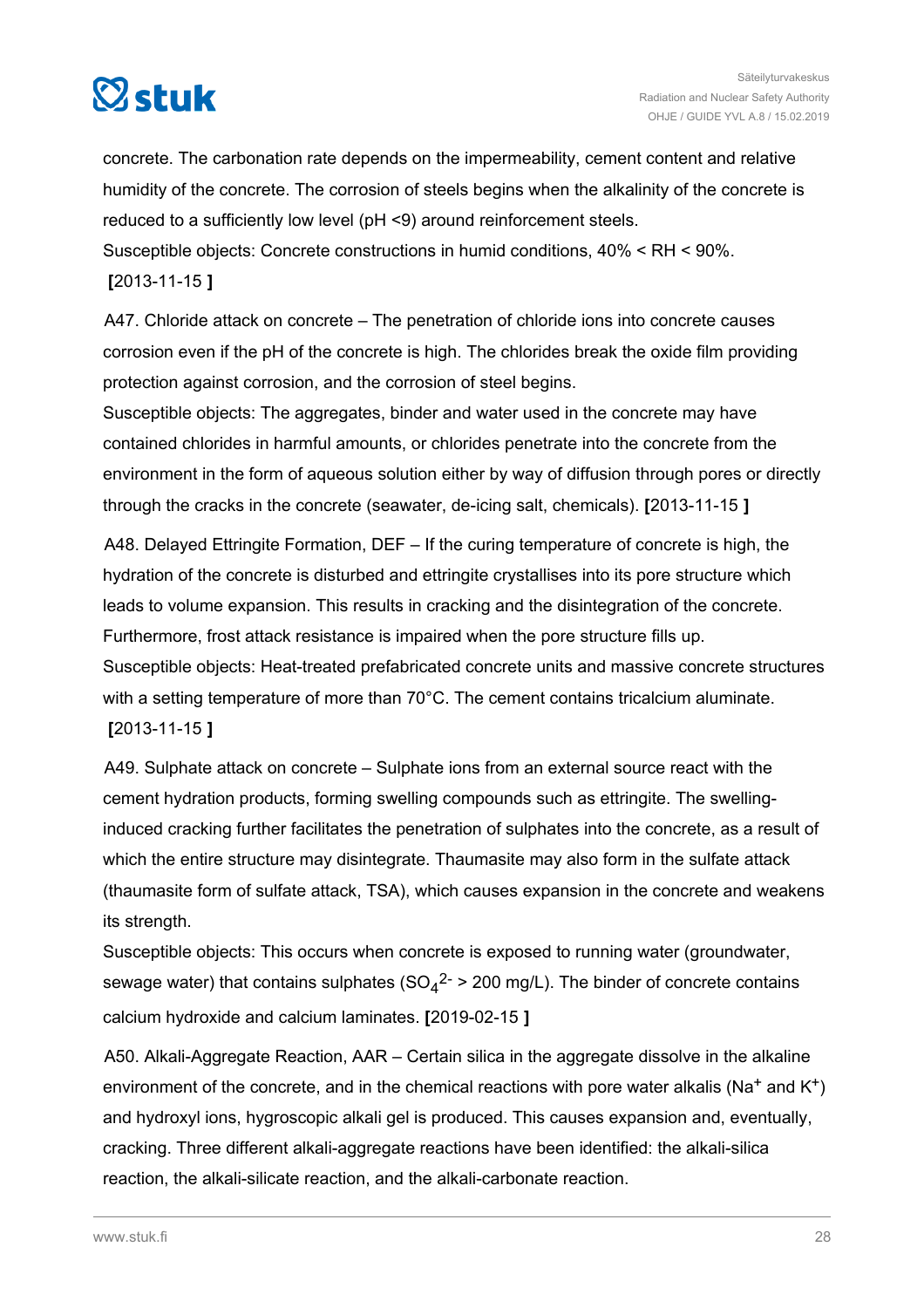

Susceptible objects: AAR occurs when the aggregate of the concrete contains certain types of amorphic or weakly crystallised forms of silica (opal, chalcedony, flint and certain types of deformed quartz) or mix-phases of silica and silicate minerals (which may be present in granites, slates and greywacke, for example). **[**2013-11-15 **]**

A51. Demineralised water on concrete – Soft water effectively dissolves the calcium hydroxide present in cement stone. When the water impermeability of concrete is poor due to a high water-cement ratio or cracking, water finds its way inside the concrete and dissolves the calcium hydroxide present in cement stone. As a result, the strength and impermeability of the concrete are impaired.

Susceptible objects: Concrete structures that come into contact with soft water (hardness ≤ 3°dH). **[**2013-11-15 **]**

A52. Acid attack on concrete – Solutions with a low pH value dissolve the cement stone. Acidic solutions are present in nature or come into contact with concrete surfaces during operation. Susceptible objects: Concrete surfaces inside the plant that are exposed to acidic solutions (pH < 6.5), foundations, pools. **[**2013-11-15 **]**

A53. Chemical attack – Several chemical substances, such as magnesium sulphate, magnesium chloride and ammonium sulphate, are harmful to concrete. They act on the cement binder by changing its physical properties.

Susceptible objects: Underground concrete constructions when the groundwater contains dissolved chemical substances (ammonium  $NH_4^+$  > 15 mg/L, magnesium Mg<sup>2+</sup> > 300 mg/L, aggressive CO<sup>2</sup> > 15 mg/L). **[**2019-02-15 **]**

A54. Biological organisms – A biological effect may arise directly when an organism penetrates inside the structure or as a result of the chemicals produced by the biological process of the organism that cause damage to the structure, such as sulphates.

Susceptible objects: Seawater constructions, humid conditions. **[**2013-11-15 **]**

A55. Restraint forces – Restraint forces arise as a result of thermal movements, changes in humidity and the shrinkage of concrete. Thermal movements may arise during concrete setting or use. If the movement has been prevented and the structure is unable to accommodate the tension caused, the structure may sustain damage or crack.

Susceptible objects: Concrete structures where no provision has been made for restraint forces. **[**2013-11-15 **]**

A56. Stray current corrosion – An increase in the corrosion rate caused by electric stray currents.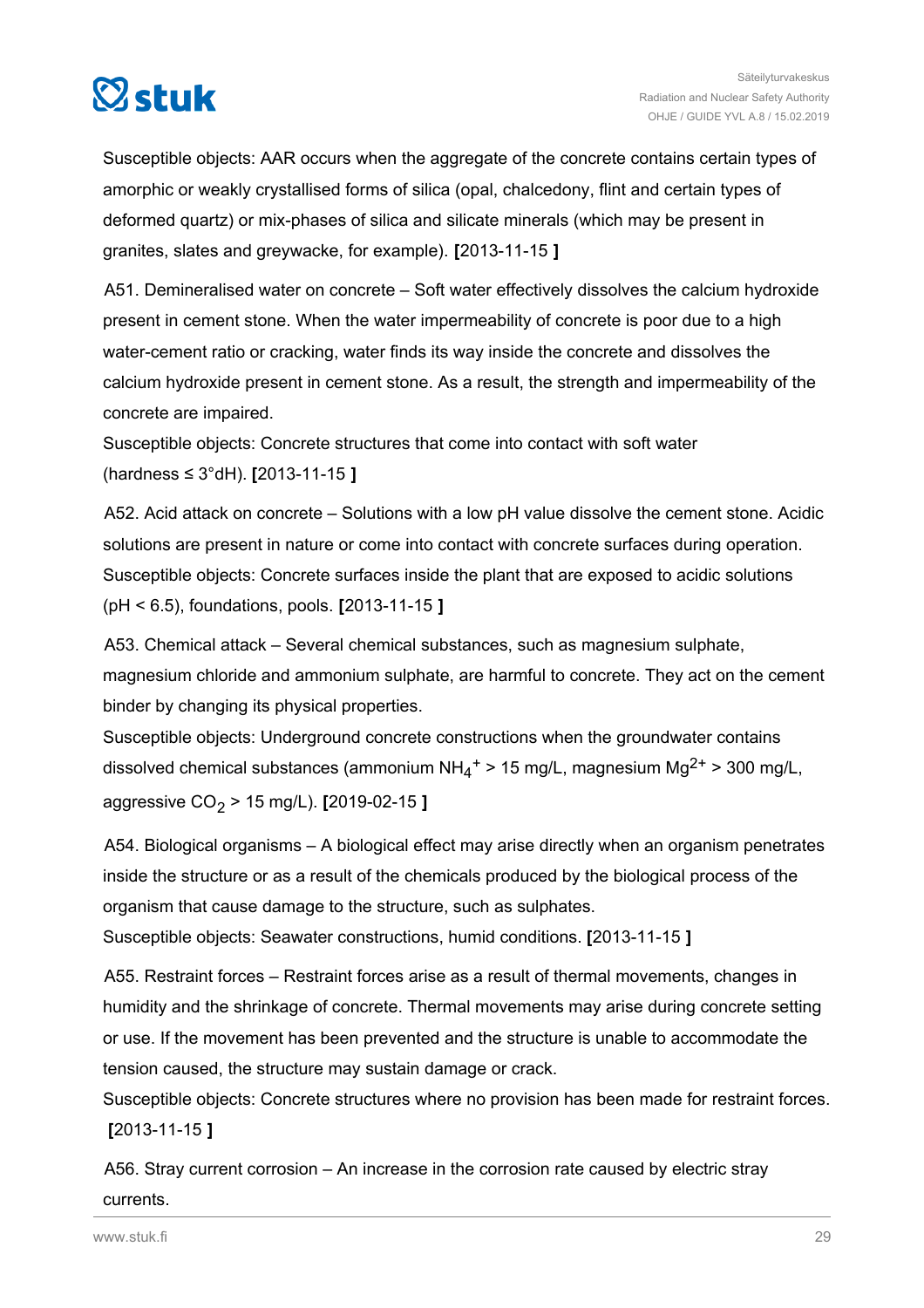

Susceptible objects: Underground concrete constructions and metal pipes that are exposed to electric stray currents (power transmission lines, cathodic protection in the adjacent structures). **[**2013-11-15 **]**

A57. Erosion – The intensity of the wear caused by running water – erosion – depends, among other things, on the amount of erosive particles present in the water.

Susceptible objects: Constructions exposed to the effects of running water. **[**2013-11-15 **]**

A58. High temperature – A high temperature causes the water present in hardened cement paste to vaporise. This has an adverse effect on the strength characteristics of concrete. At higher temperatures, calcium hydroxide breaks down and changes occur in the aggregate. A change in volume causes internal tension and spalling of the structure. The concrete surface disintegrates and presents a risk of further damage.

Susceptible objects: Damage to concrete structures caused by a fire or high temperature of > 90°C. **[**2013-11-15 **]**

A59. Ionising radiation – Ionising radiation induces a loss of strength and an increase in volume. The loss of strength may result from changes in the structure or from the heating effect of the radiation.

Susceptible objects: Radiation protection structures next to the reactor pressure vessel, biological shields. **[**2013-11-15 **]**

A60. Relaxation – In relaxation, the stress of reinforcing steel decreases when the strain remains constant (see stress relaxation, mechanical components). Susceptible objects: Reinforcing steels. **[**2013-11-15 **]**

A61. Creep – Deformation of concrete under the influence of stress that propagates as a function of time after the initial stage. The deformation due to creep is not recoverable. Susceptible objects: Concrete constructions under high stress and operating temperature. **[**2013-11-15 **]**

A62. Shrinkage – Concrete shrinks when it dries and expands when humidity increases. The shrinkage that occurs during setting is not recoverable.

Susceptible objects: All concrete constructions. **[**2013-11-15 **]**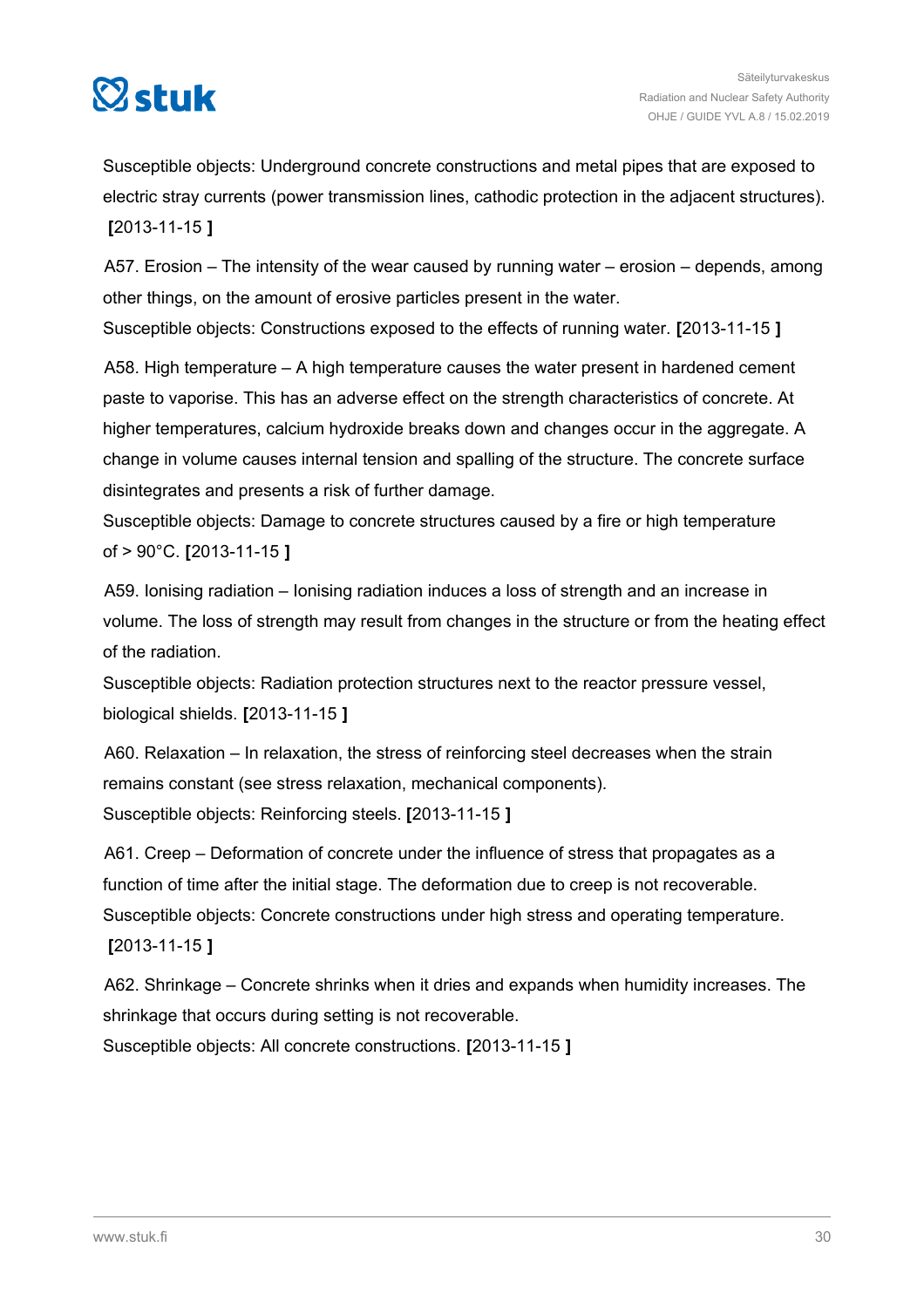<span id="page-30-0"></span>

#### **11.2 Obsolescence**

A63. National and international regulations – SSC fail to meet the requirements specified in national or international regulations. The non-conformities may relate to the design basis requirements, qualification, safety aspects and/or redundancy or diversity of the SSC, for example. **[**2013-11-15 **]**

A64. Standards – SSC fail to meet the updated or new standards that are used as reference in the requirements concerning the design, fabrication and materials of SSC. **[**2013-11-15 **]**

A65. Equipment technology – SSC no longer represent the current level of technology. New qualified technology may become available that materially improves the safety of the nuclear facility concerned. **[**2013-11-15 **]**

A66. Condition monitoring and maintenance technology – The condition monitoring and maintenance of SSC no longer represents the current level of technology. New methods may become available that materially enhance the condition monitoring or maintenance of SSC. **[**2013-11-15 **]**

A67. Technical support – The technical support for a SSC ends because the manufacturer or supplier goes out of business. **[**2013-11-15 **]**

A68. Availability of spare parts – The availability of spare parts ends because the manufacturer of the component or other spare part manufacturers go out of business. **[**2013-11-15 **]**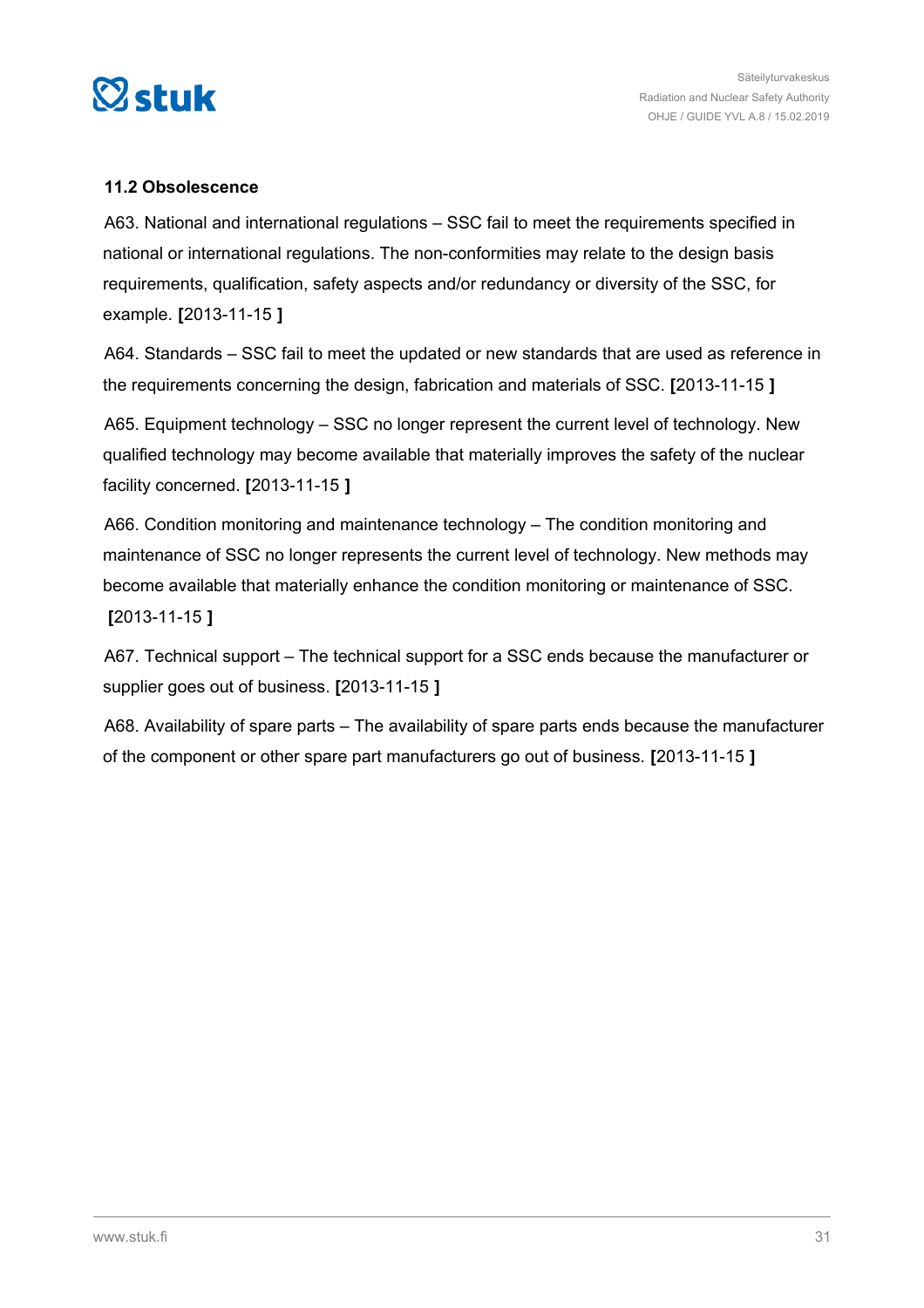<span id="page-31-0"></span>

## **12 References**

1. Nuclear Energy Act (990/1987). **[**2013-11-15 **]**

2. Nuclear Energy Decree (161/1988). **[**2013-11-15 **]**

3. Radiation and Nuclear Safety Authority Regulation on the Safety of a Nuclear Power Plant (STUK Y/1/2018). **[**2019-02-15 **]**

4. Radiation and Nuclear Authority Regulation on the Safety of Disposal of Nuclear Waste (STUK Y/4/2018). **[**2019-02-15 **]**

5. IAEA, Ageing Management for Nuclear Power Plants, Safety Guide No. NS-G-2.12, 2009. **[**2013-11-15 **]**

6. WENRA Reactor Safety Reference Levels, Issue I: Ageing Management, Issue K: Maintenance, Inservice Inspections and Functional Testing. **[**2013-11-15 **]**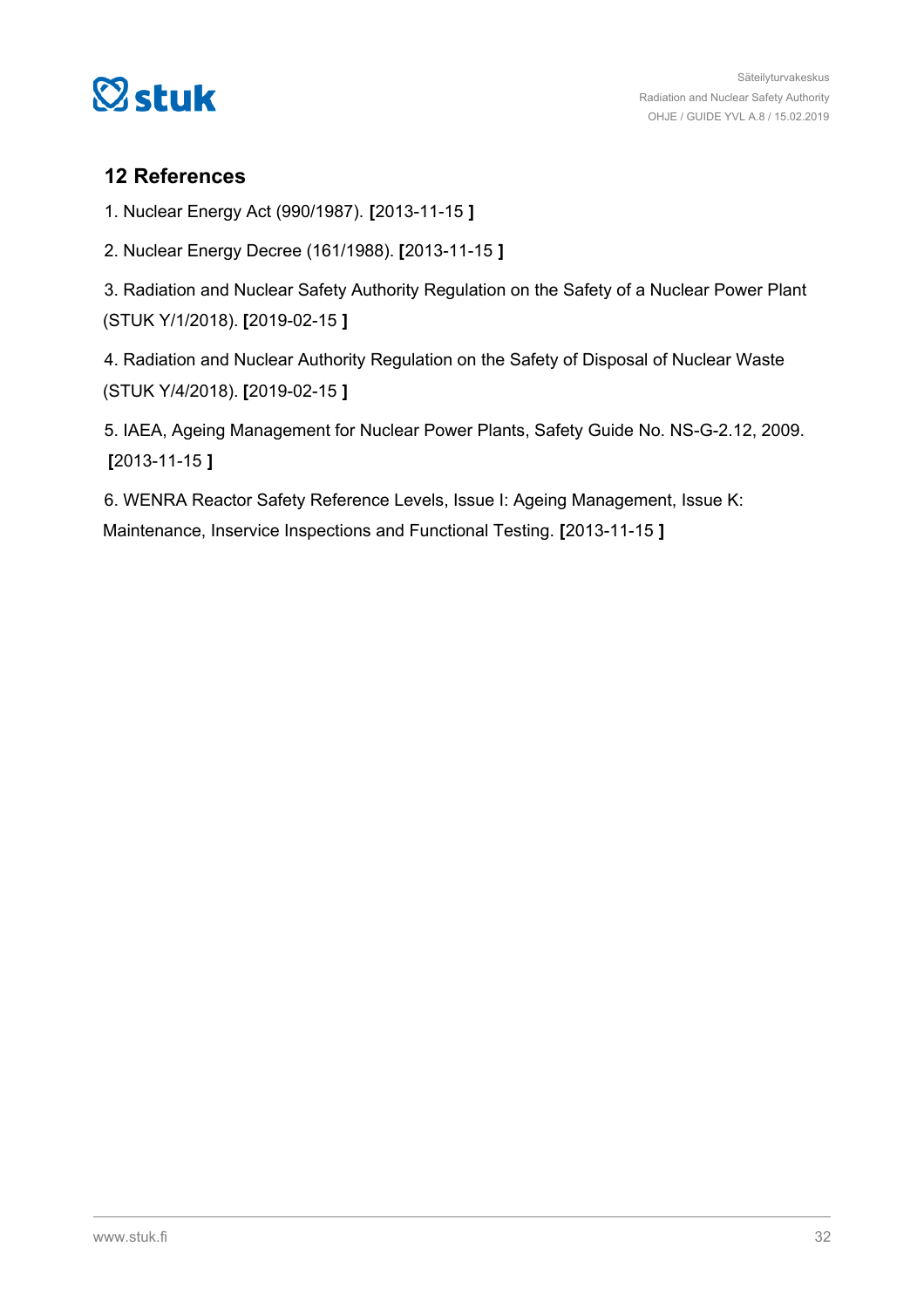

# **Definitions**

#### **Time limited ageing qualification or analysis**

Time limited ageing qualification or analysis shall refer to testing or calculational analysis to demonstrate the service life of SSC when retaining of the operability is limited in time as the integrity or functionality of the SSC will degrade with relation to duration of stressors acting on the SSC in operating conditions.

#### **Physical degrading**

Physical degrading shall refer to the degradation of structural or functional characteristics in use or with time as a result of physical, chemical and/or biological mechanisms. Physical degrading may lead to the loss of operability of a SSC.

#### **Ageing**

Ageing shall refer to the potential physical degrading and obsolescence of SSCs at a nuclear facility.

#### **Ageing management**

Ageing management shall refer to assuring the operability of SSCs throughout the service life of a nuclear facility. It shall also refer to assuring the conformance with adoptable requirements and current level of technological development.

#### **Ageing management programme**

Ageing management programme shall refer to the functions and duties defined by the licensee, pursuant to which the licensee implements the ageing management of a nuclear facility.

#### **Qualification**

Qualification is normally used as a synonym for "validation" in YVL-guides. Qualification shall refer to confirmation, through the provision of objective evidence, that the requirements for a specific intended use or application have been fulfilled.

#### **Repair**

Repair shall, in the context of Guide YVL A.8, refer to restoring the operability of a faulty SSC.

#### **Condition monitoring**

Condition monitoring shall refer to the determining of the operability of a SSC.

#### **Maintenance**

Maintenance shall refer to the planned service of SSC to reduce the probability of failure in